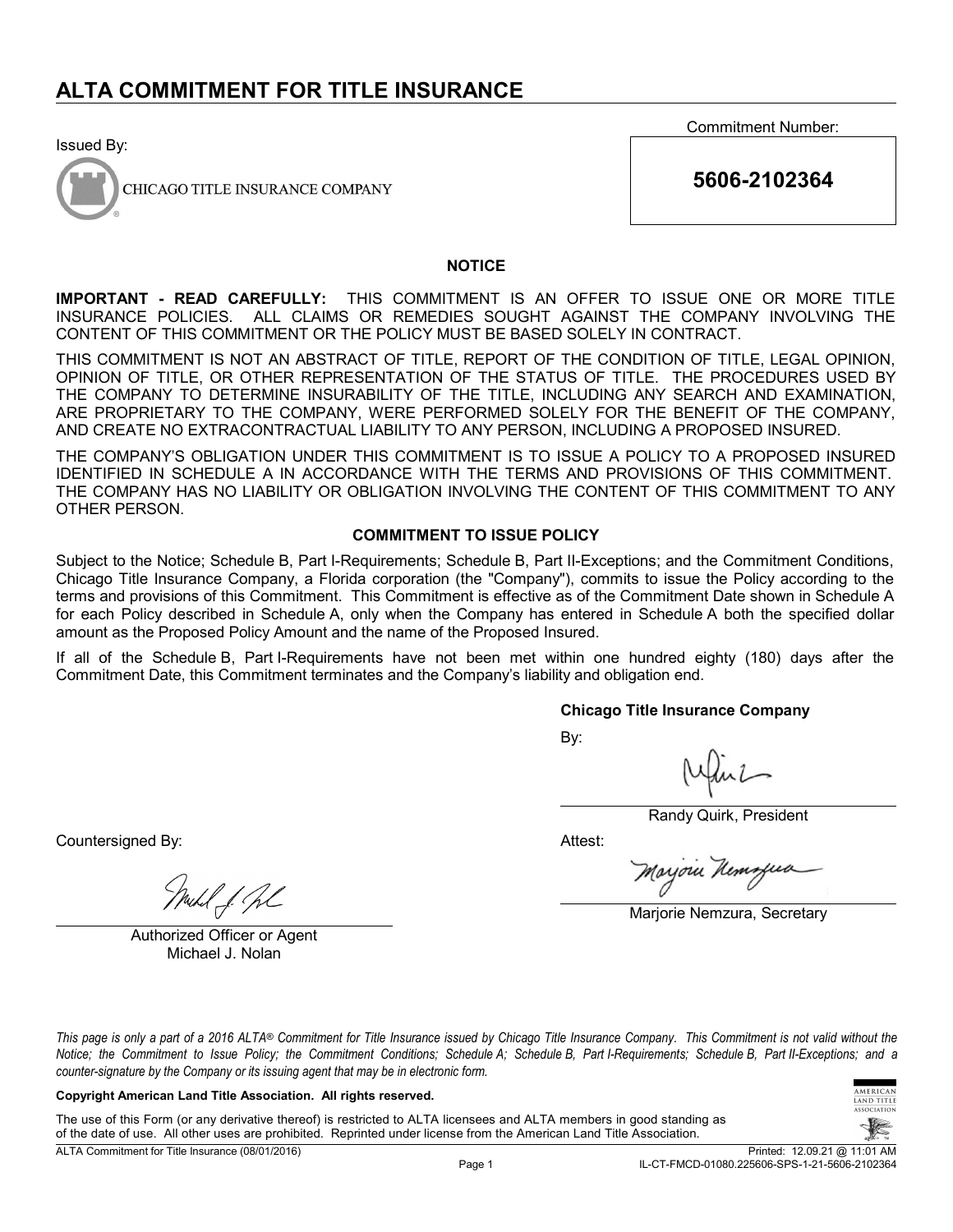# **CHICAGO TITLE INSURANCE COMPANY COMMITMENT NO. 5606-2102364**

### *Transaction Identification Data for reference only:*

| ORIGINATING OFFICE:           | FOR SETTLEMENT INQUIRIES, CONTACT:                |
|-------------------------------|---------------------------------------------------|
| Chicago Title Company         | Chicago Title and Trust Company                   |
| 201 N. Prospect Rd., Suite 1  | 201 N. Prospect Rd., Suite 1                      |
| Bloomington, IL 61704         | Bloomington, IL 61704                             |
| Main Phone: (309)828-5097     | Main Phone: (309)828-5097 Main Fax: (309)828-3249 |
| Email: bloomington.il@ctt.com |                                                   |

# **Order Number: 5606-2102364**

Property Ref.: APN/Parcel ID(s) 02-29-400-002 and 02-29-400-004

# **SCHEDULE A**

- 1. Commitment Date: December 7, 2021
- 2. Policy to be issued:
	- (a) ALTA Owner's Policy 2006 Proposed Insured: Purchaser with contractual rights under a purchase agreement with the vested owner identified at Item 4 below<br>\$10,000.00 Proposed Policy Amount:
	- (b) ALTA Loan Policy 2006 Proposed Insured: Lender with a contractual obligation under a loan agreement with the Proposed Insured for an Owner's Policy Proposed Policy Amount: \$10,000.00
- 3. The estate or interest in the Land described or referred to in this Commitment is:

Fee Simple

4. The Title is, at the Commitment Date, vested in:

Larry E. Finck, as Trustee under the provisions of a Trust Agreement dated the 3rd day of November, 2001, known as Finck Family Trust No. 1

*This page is only a part of a 2016 ALTA® Commitment for Title Insurance issued by Chicago Title Insurance Company. This Commitment is not valid without the Notice; the Commitment to Issue Policy; the Commitment Conditions; Schedule A; Schedule B, Part I-Requirements; Schedule B, Part II-Exceptions; and a counter-signature by the Company or its issuing agent that may be in electronic form.*

#### **Copyright American Land Title Association. All rights reserved.**

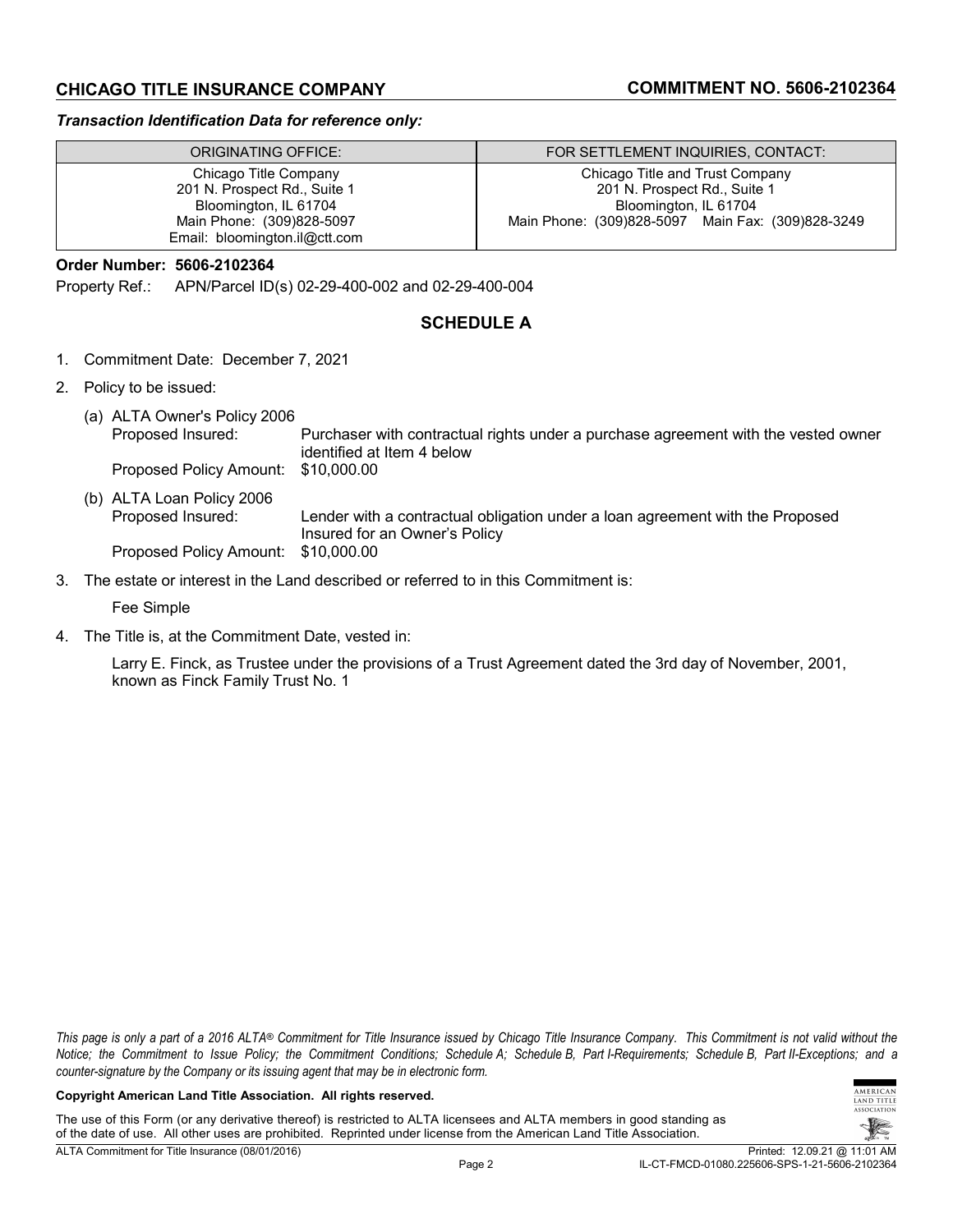# **SCHEDULE A**

(continued)

5. The Land is described as follows:

# **For APN/Parcel ID(s): 02-29-400-002 and 02-29-400-004**

THE WEST HALF OF THE SOUTHEAST QUARTER OF SECTION 29, TOWNSHIP 26 NORTH, RANGE 3 EAST OF THE THIRD PRINCIPAL MERIDIAN, MCLEAN COUNTY, ILLINOIS, EXCEPTING THEREFROM THE FOLLOWING:

COMMENCING AT THE NORTHWEST CORNER OF THE SOUTHEAST QUARTER OF SAID SECTION 29 AND RUNNING; THENCE SOUTH 74.00 FEET, ALONG THE WEST LINE OF SAID SOUTHEAST QUARTER OF SECTION 29 TO THE POINT OF BEGINNING; THENCE CONTINUING SOUTH, ALONG SAID WEST LINE, 388.60 FEET; THENCE EAST 258.80 FEET, ALONG A LINE WHICH FORMS AN ANGLE TO THE RIGHT OF 90°44' WITH THE LAST DESCRIBED COURSE; THENCE NORTH 391.90 FEET, ALONG A LINE WHICH FORMS AN ANGLE TO THE RIGHT OF 89°49' WITH THE LAST DESCRIBED COURSE; THENCE WEST 262.50 FEET, ALONG A LINE WHICH FORMS AN ANGLE TO THE RIGHT OF 89°27' WITH THE LAST DESCRIBED COURSE TO THE POINT OF BEGINNING.

**END OF SCHEDULE A**

*This page is only a part of a 2016 ALTA® Commitment for Title Insurance issued by Chicago Title Insurance Company. This Commitment is not valid without the Notice; the Commitment to Issue Policy; the Commitment Conditions; Schedule A; Schedule B, Part I-Requirements; Schedule B, Part II-Exceptions; and a counter-signature by the Company or its issuing agent that may be in electronic form.*

#### **Copyright American Land Title Association. All rights reserved.**

The use of this Form (or any derivative thereof) is restricted to ALTA licensees and ALTA members in good standing as of the date of use. All other uses are prohibited. Reprinted under license from the American Land Title Association.

**MERICAN** AND TITLE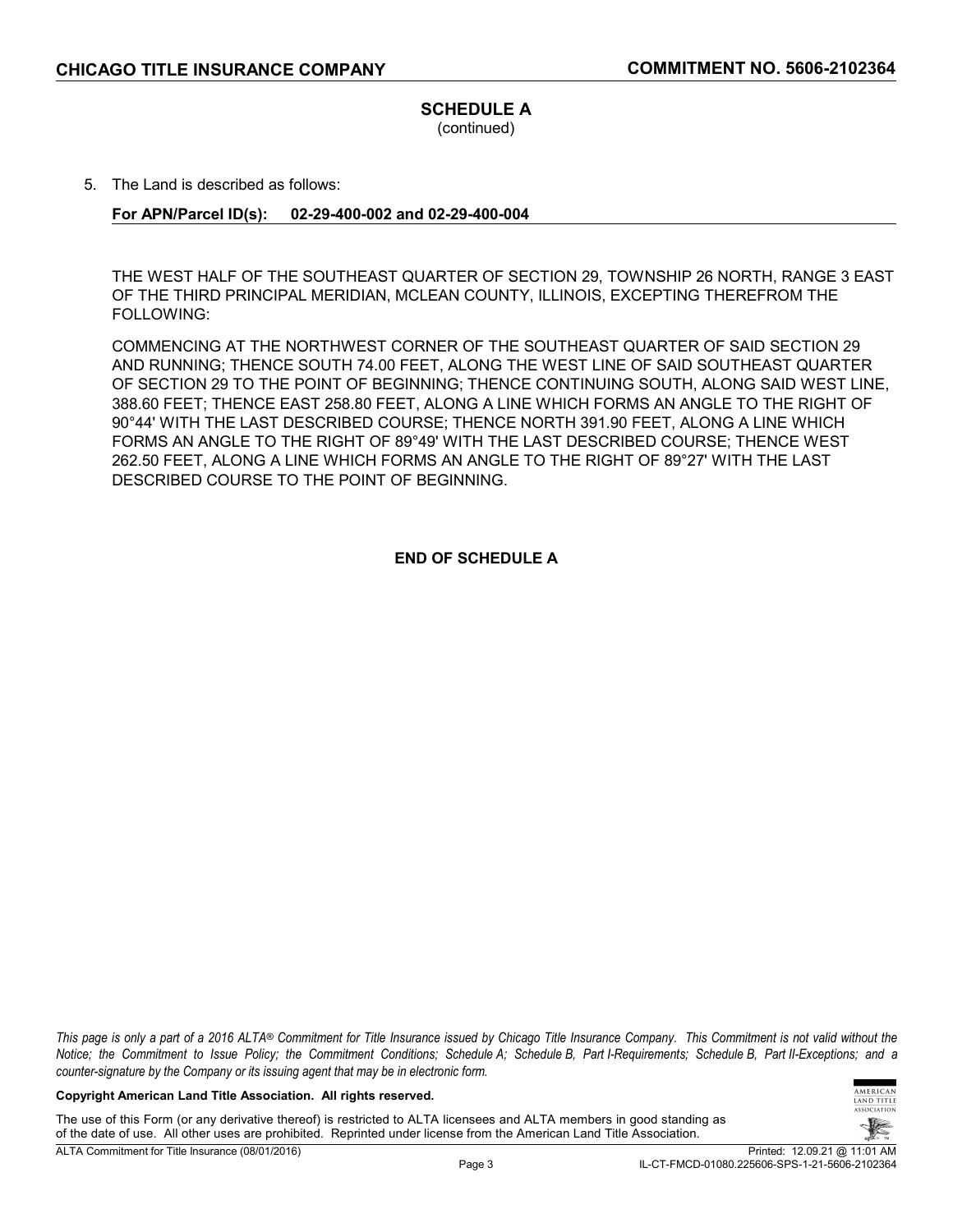Name and Address of Title Insurance Company: Chicago Title Company 201 N. Prospect Rd., Suite 1 Bloomington, IL 61704

# **SCHEDULE B, PART I REQUIREMENTS**

All of the following Requirements must be met:

- 1. The Proposed Insured must notify the Company in writing of the name of any party not referred to in this Commitment who will obtain an interest in the Land or who will make a loan on the Land. The Company may then make additional Requirements or Exceptions.
- 2. Pay the agreed amount for the estate or interest to be insured.
- 3. Pay the premiums, fees, and charges for the Policy to the Company.
- 4. Documents satisfactory to the Company that convey the Title or create the Mortgage to be insured, or both, must be properly authorized, executed, delivered, and recorded in the Public Records.
- 5. Notice: Please be aware that due to the conflict between federal and state laws concerning the cultivation, distribution, manufacture or sale of marijuana, the Company is not able to close or insure any transaction involving Land that is associated with these activities.
- 6. Be advised that the "good funds" of the title insurance act (215 ILCS 155/26) became effective 1-1-2010. This act places limitations upon the settlement agent's ability to accept certain types of deposits into escrow. Please contact your local Chicago Title office regarding the application of this new law to your transaction.
- 7. Effective June 1, 2009, pursuant to Public Act 95-988, satisfactory evidence of identification must be presented for the notarization of any and all documents notarized by an Illinois notary public. Satisfactory identification documents are documents that are valid at the time of the notarial act; are issued by a state or federal government agency; bear the photographic image of the individual's face; and bear the individual's signature.
- 8. **The Proposed Policy Amount(s) must be increased to the full value of the estate or interest being insured, and any additional premium must be paid at that time. An Owner's Policy should reflect the purchase price or full value of the Land. A Loan Policy should reflect the loan amount or value of the property as collateral. Proposed Policy Amount(s) will be revised and premiums charged consistent therewith when the final amounts are approved.**

**END OF SCHEDULE B, PART I**

*This page is only a part of a 2016 ALTA® Commitment for Title Insurance issued by Chicago Title Insurance Company. This Commitment is not valid without the Notice; the Commitment to Issue Policy; the Commitment Conditions; Schedule A; Schedule B, Part I-Requirements; Schedule B, Part II-Exceptions; and a counter-signature by the Company or its issuing agent that may be in electronic form.*

### **Copyright American Land Title Association. All rights reserved.**

The use of this Form (or any derivative thereof) is restricted to ALTA licensees and ALTA members in good standing as of the date of use. All other uses are prohibited. Reprinted under license from the American Land Title Association.



**MERICAN** TITLE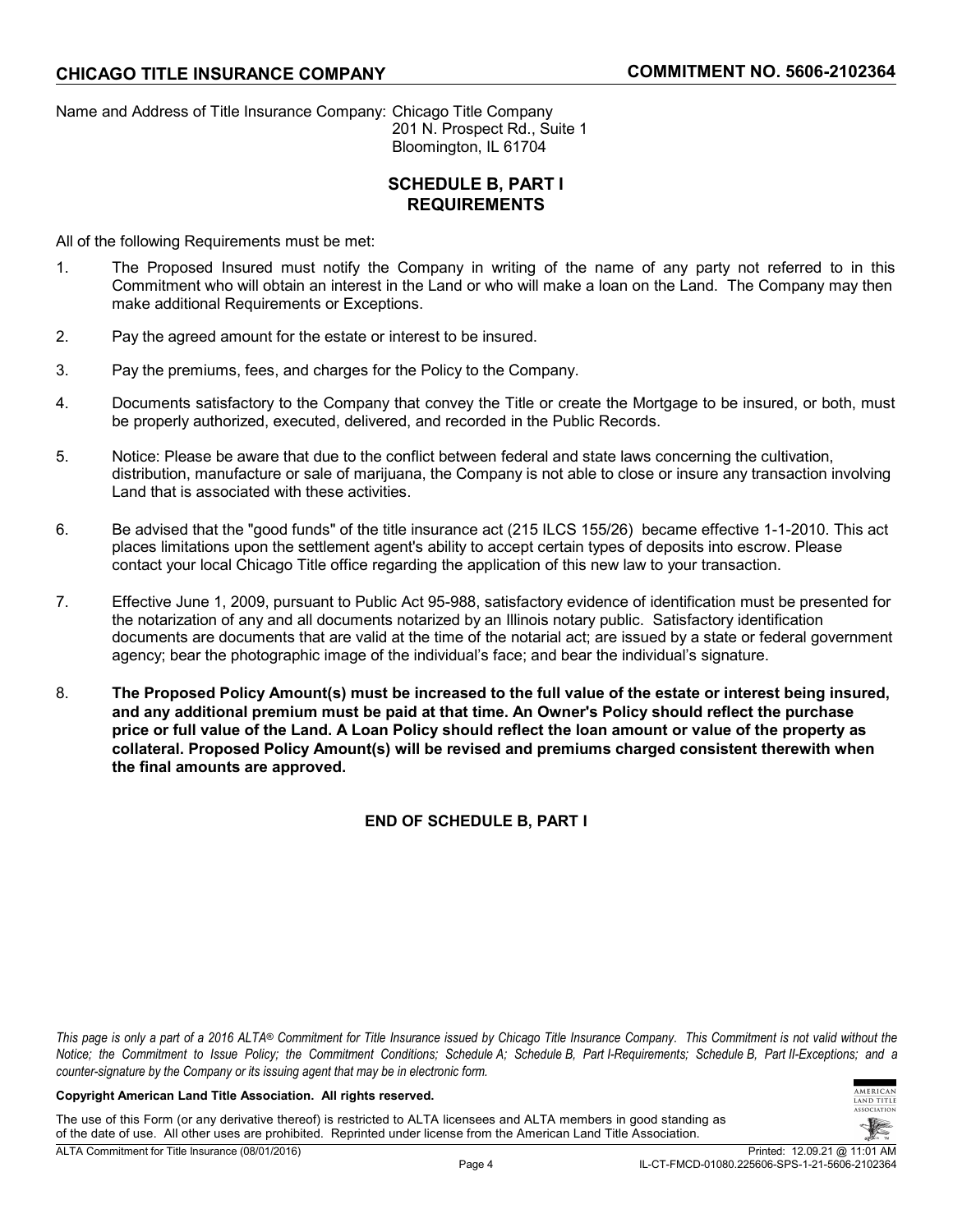Name and Address of Title Insurance Company: Chicago Title Company 201 N. Prospect Rd., Suite 1 Bloomington, IL 61704

# **SCHEDULE B, PART II EXCEPTIONS**

THIS COMMITMENT DOES NOT REPUBLISH ANY COVENANT, CONDITION, RESTRICTION, OR LIMITATION CONTAINED IN ANY DOCUMENT REFERRED TO IN THIS COMMITMENT TO THE EXTENT THAT THE SPECIFIC COVENANT, CONDITION, RESTRICTION, OR LIMITATION VIOLATES STATE OR FEDERAL LAW BASED ON RACE, COLOR, RELIGION, SEX, SEXUAL ORIENTATION, GENDER IDENTITY, HANDICAP, FAMILIAL STATUS, OR NATIONAL ORIGIN.

The Policy will not insure against loss or damage resulting from the terms and provisions of any lease or easement identified in Schedule A, and will include the following Exceptions unless cleared to the satisfaction of the Company:

### **General Exceptions**

- **1. Rights or claims of parties in possession not shown by Public Records.**
- **2. Any encroachment, encumbrance, violation, variation, or adverse circumstance affecting the title that would be disclosed by an accurate and complete land survey of the Land.**
- **3. Easements, or claims of easements, not shown by the Public Records.**
- **4. Any lien, or right to a lien, for services, labor or material heretofore or hereafter furnished, imposed by law and not shown by the Public Records.**
- **5. Taxes or special assessments which are not shown as existing liens by the Public Records.**
- **6. We should be furnished a properly executed ALTA statement and, unless the land insured is a condominium unit, a survey if available. Matters disclosed by the above documentation will be shown specifically.**
- 7. Any defect, lien, encumbrance, adverse claim, or other matter that appears for the first time in the Public Records or is created, attaches, or is disclosed between the Commitment Date and the date on which all of the Schedule B, Part I—Requirements are met.
- 8. Taxes for the year 2021.

Taxes for the year 2021 are not yet due or payable.

Permanent Tax No.: 02-29-400-002

Note: Taxes for the year 2020 amounting to \$3,364.04 are paid of record.

Assessed Value \$40,727.

### and against

*This page is only a part of a 2016 ALTA® Commitment for Title Insurance issued by Chicago Title Insurance Company. This Commitment is not valid without the Notice; the Commitment to Issue Policy; the Commitment Conditions; Schedule A; Schedule B, Part I-Requirements; Schedule B, Part II-Exceptions; and a counter-signature by the Company or its issuing agent that may be in electronic form.*

#### **Copyright American Land Title Association. All rights reserved.**

The use of this Form (or any derivative thereof) is restricted to ALTA licensees and ALTA members in good standing as of the date of use. All other uses are prohibited. Reprinted under license from the American Land Title Association.



**MERICAN** AND TITLE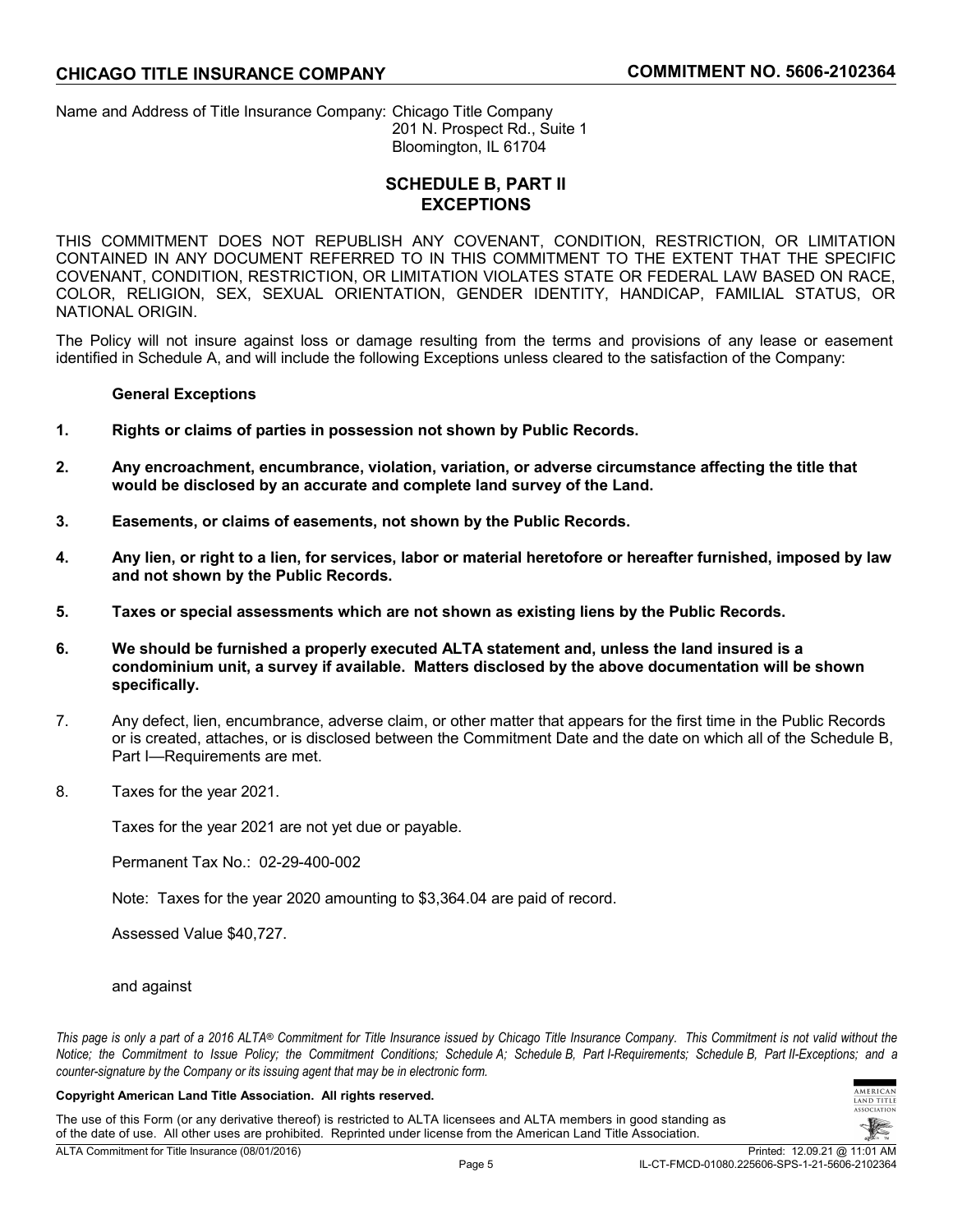# **SCHEDULE B, PART II EXCEPTIONS** (continued)

Permanent Tax No.: 02-29-400-004

Note: Taxes for the year 2020 amounting to \$3,455.38 are paid of record.

Assessed Value \$41,833.

- 9. Please be advised that our search did not disclose any open mortgages of record. If you should have knowledge of any outstanding obligation, please contact the Title Department immediately for further review prior to closing.
- 10. Roads and highways.
- 11. Rights of way for drainage tiles, ditches, feeders, laterals and underground pipes, if any.
- 12. Terms and provisions of a Gas Storage Agreement in favor of Northern Illinois Gas Company recorded 12/14/67 as Document No. 67-8876. All rights thereunder and all terms thereof. amended by document recorded 02/16/70 as Document No. 70-807 and Extended in perpetuity by letter recorded 11/07/77 as Document No. 77-17288.
- 13. Dedication of right of way for public road purposes in favor of McLean County, Illinois recorded 08/30/74 as Document No. 74-8540. All rights thereunder and all terms thereof.
- 14. Gas Storage Agreement in favor of Northern Illinois Gas Company recorded 11/08/67 as Document No. 67-419. All rights thereunder and all terms thereof. Extended by letter recorded 11/07/77 as Document No. 77-17289.
- 15. Dedication of right of way for public road purposes in favor of McLean County, Illinois recorded 08/30/74 as Document No. 74-8538. All rights thereunder and all terms thereof.
- 16. Terms, powers, provisions, and limitations of the Trust under which title to the Land is held.

### **END OF SCHEDULE B, PART II**

*This page is only a part of a 2016 ALTA® Commitment for Title Insurance issued by Chicago Title Insurance Company. This Commitment is not valid without the Notice; the Commitment to Issue Policy; the Commitment Conditions; Schedule A; Schedule B, Part I-Requirements; Schedule B, Part II-Exceptions; and a counter-signature by the Company or its issuing agent that may be in electronic form.*

### **Copyright American Land Title Association. All rights reserved.**

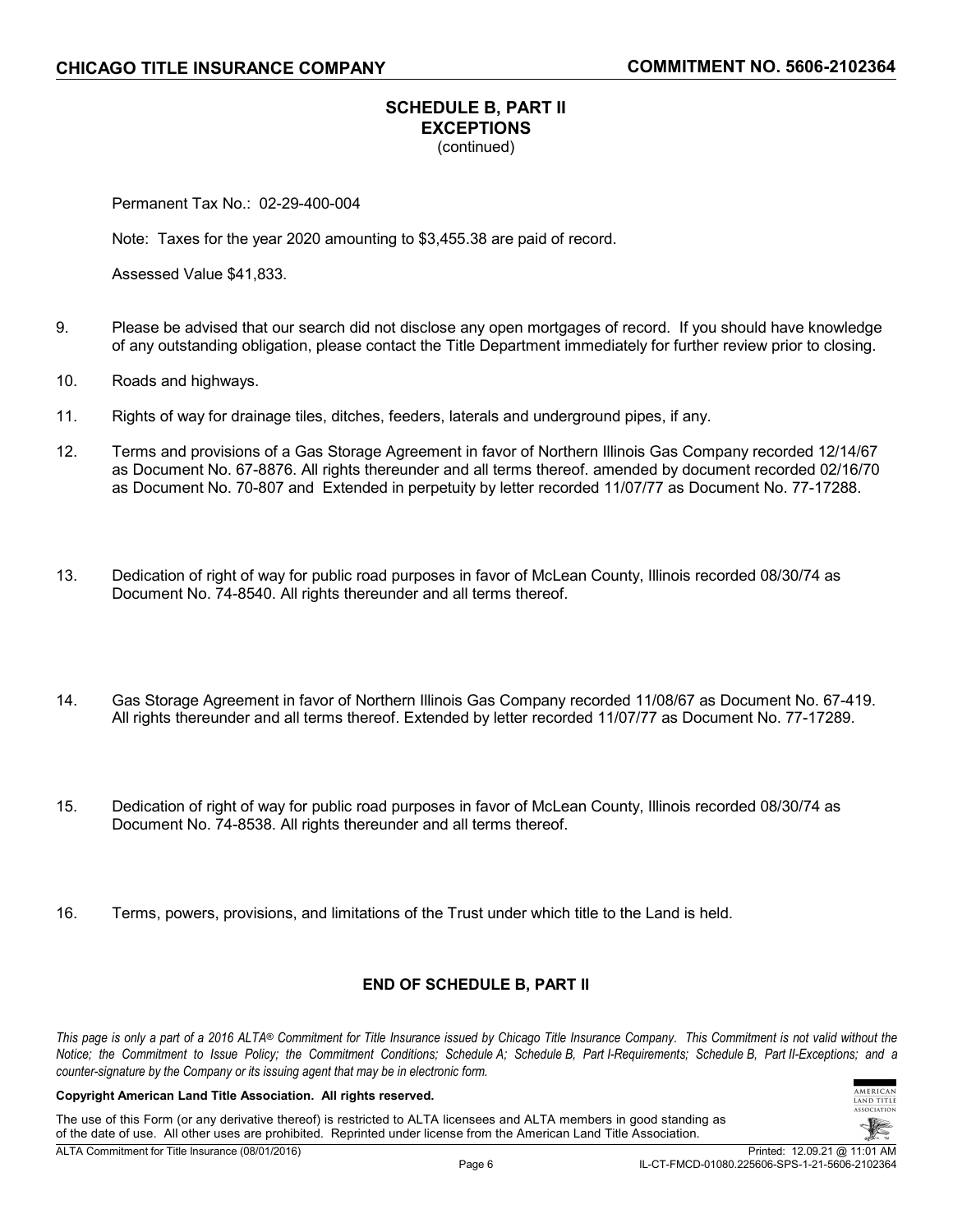# **COMMITMENT CONDITIONS**

### **1. DEFINITIONS**

- (a) "Knowledge" or "Known": Actual or imputed knowledge, but not constructive notice imparted by the Public Records.
- (b) "Land": The land described in Schedule A and affixed improvements that by law constitute real property. The term "Land" does not include any property beyond the lines of the area described in Schedule A, nor any right, title, interest, estate, or easement in abutting streets, roads, avenues, alleys, lanes, ways, or waterways, but this does not modify or limit the extent that a right of access to and from the Land is to be insured by the Policy.
- (c) "Mortgage": A mortgage, deed of trust, or other security instrument, including one evidenced by electronic means authorized by law.
- (d) "Policy": Each contract of title insurance, in a form adopted by the American Land Title Association, issued or to be issued by the Company pursuant to this Commitment.
- (e) "Proposed Insured": Each person identified in Schedule A as the Proposed Insured of each Policy to be issued pursuant to this Commitment.
- (f) "Proposed Policy Amount": Each dollar amount specified in Schedule A as the Proposed Policy Amount of each Policy to be issued pursuant to this Commitment.
- (g) "Public Records": Records established under state statutes at the Commitment Date for the purpose of imparting constructive notice of matters relating to real property to purchasers for value and without Knowledge.
- (h) "Title": The estate or interest described in Schedule A.
- **2.** If all of the Schedule B, Part I-Requirements have not been met within the time period specified in the Commitment to Issue Policy, this Commitment terminates and the Company's liability and obligation end.
- **3.** The Company's liability and obligation is limited by and this Commitment is not valid without:
- (a) the Notice;
	- (b) the Commitment to Issue Policy;
	- (c) the Commitment Conditions;
	- (d) Schedule A;
	- (e) Schedule B, Part I-Requirements;
	- (f) Schedule B, Part II-Exceptions; and
	- (g) a counter-signature by the Company or its issuing agent that may be in electronic form.

### **4. COMPANY'S RIGHT TO AMEND**

The Company may amend this Commitment at any time. If the Company amends this Commitment to add a defect, lien, encumbrance, adverse claim, or other matter recorded in the Public Records prior to the Commitment Date, any liability of the Company is limited by Commitment Condition 5. The Company shall not be liable for any other amendment to this Commitment.

### **5. LIMITATIONS OF LIABILITY**

- (a) The Company's liability under Commitment Condition 4 is limited to the Proposed Insured's actual expense incurred in the interval between the Company's delivery to the Proposed Insured of the Commitment and the delivery of the amended Commitment, resulting from the Proposed Insured's good faith reliance to:
	- (i) comply with the Schedule B, Part I-Requirements;
	- (ii) eliminate, with the Company's written consent, any Schedule B, Part II-Exceptions; or
	- (iii) acquire the Title or create the Mortgage covered by this Commitment.
- (b) The Company shall not be liable under Commitment Condition 5(a) if the Proposed Insured requested the amendment or had Knowledge of the matter and did not notify the Company about it in writing.
- (c) The Company will only have liability under Commitment Condition 4 if the Proposed Insured would not have incurred the expense had the Commitment included the added matter when the Commitment was first delivered to the Proposed Insured.
- (d) The Company's liability shall not exceed the lesser of the Proposed Insured's actual expense incurred in good faith and described in Commitment Conditions 5(a)(i) through 5(a)(iii) or the Proposed Policy Amount.
- (e) The Company shall not be liable for the content of the Transaction Identification Data, if any.
- (f) In no event shall the Company be obligated to issue the Policy referred to in this Commitment unless all of the Schedule B, Part I-Requirements have been met to the satisfaction of the Company.
- (g) In any event, the Company's liability is limited by the terms and provisions of the Policy.

### **6. LIABILITY OF THE COMPANY MUST BE BASED ON THIS COMMITMENT**

- (a) Only a Proposed Insured identified in Schedule A, and no other person, may make a claim under this Commitment.
- (b) Any claim must be based in contract and must be restricted solely to the terms and provisions of this Commitment.

*This page is only a part of a 2016 ALTA® Commitment for Title Insurance issued by Chicago Title Insurance Company. This Commitment is not valid without the Notice; the Commitment to Issue Policy; the Commitment Conditions; Schedule A; Schedule B, Part I-Requirements; Schedule B, Part II-Exceptions; and a counter-signature by the Company or its issuing agent that may be in electronic form.*

#### **Copyright American Land Title Association. All rights reserved.**

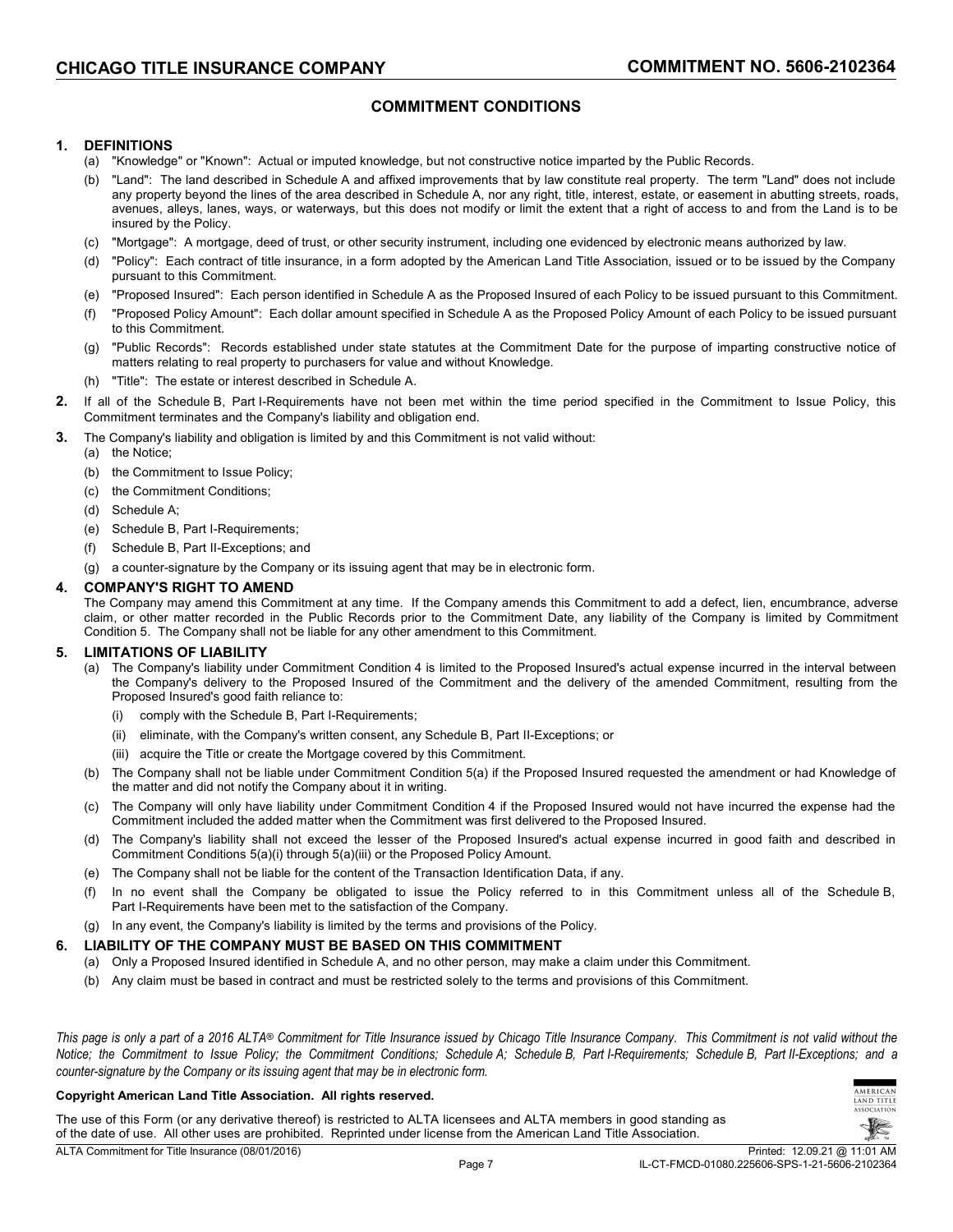### (continued)

- (c) Until the Policy is issued, this Commitment, as last revised, is the exclusive and entire agreement between the parties with respect to the subject matter of this Commitment and supersedes all prior commitment negotiations, representations, and proposals of any kind, whether written or oral, express or implied, relating to the subject matter of this Commitment.
- (d) The deletion or modification of any Schedule B, Part II-Exception does not constitute an agreement or obligation to provide coverage beyond the terms and provisions of this Commitment or the Policy.
- (e) Any amendment or endorsement to this Commitment must be in writing and authenticated by a person authorized by the Company.
- (f) When the Policy is issued, all liability and obligation under this Commitment will end and the Company's only liability will be under the Policy.

### **7. IF THIS COMMITMENT HAS BEEN ISSUED BY AN ISSUING AGENT**

The issuing agent is the Company's agent only for the limited purpose of issuing title insurance commitments and policies. The issuing agent is not the Company's agent for the purpose of providing closing or settlement services.

### **8. PRO-FORMA POLICY**

The Company may provide, at the request of a Proposed Insured, a pro-forma policy illustrating the coverage that the Company may provide. A pro-forma policy neither reflects the status of Title at the time that the pro-forma policy is delivered to a Proposed Insured, nor is it a commitment to insure.

### **9. ARBITRATION**

The Policy contains an arbitration clause. All arbitrable matters when the Proposed Policy Amount is Two Million And No/100 Dollars (\$2,000,000.00) or less shall be arbitrated at the option of either the Company or the Proposed Insured as the exclusive remedy of the parties. A Proposed Insured may review a copy of the arbitration rules at [http://www.alta.org/arbitration.](http://www.alta.org/arbitration)

### **END OF CONDITIONS**

# **1031 EXCHANGE SERVICES**

**If your transaction involves a tax deferred exchange, we offer this service through our 1031 division, IPX1031. As the nation's largest 1031 company, IPX1031 offers guidance and expertise. Security for Exchange funds includes segregated bank accounts and a 100 million dollar Fidelity Bond. Fidelity National Title Group also provides a 50 million dollar Performance Guaranty for each Exchange. For additional information, or to set-up an Exchange, please call Scott Nathanson at (312)223-2178 or Anna Barsky at (312)223-2169.**

*This page is only a part of a 2016 ALTA® Commitment for Title Insurance issued by Chicago Title Insurance Company. This Commitment is not valid without the Notice; the Commitment to Issue Policy; the Commitment Conditions; Schedule A; Schedule B, Part I-Requirements; Schedule B, Part II-Exceptions; and a counter-signature by the Company or its issuing agent that may be in electronic form.*

#### **Copyright American Land Title Association. All rights reserved.**

The use of this Form (or any derivative thereof) is restricted to ALTA licensees and ALTA members in good standing as of the date of use. All other uses are prohibited. Reprinted under license from the American Land Title Association. ALTA Commitment for Title Insurance (08/01/2016) Printed: 12.09.21 @ 11:01 AM

**MERICAN** TITLE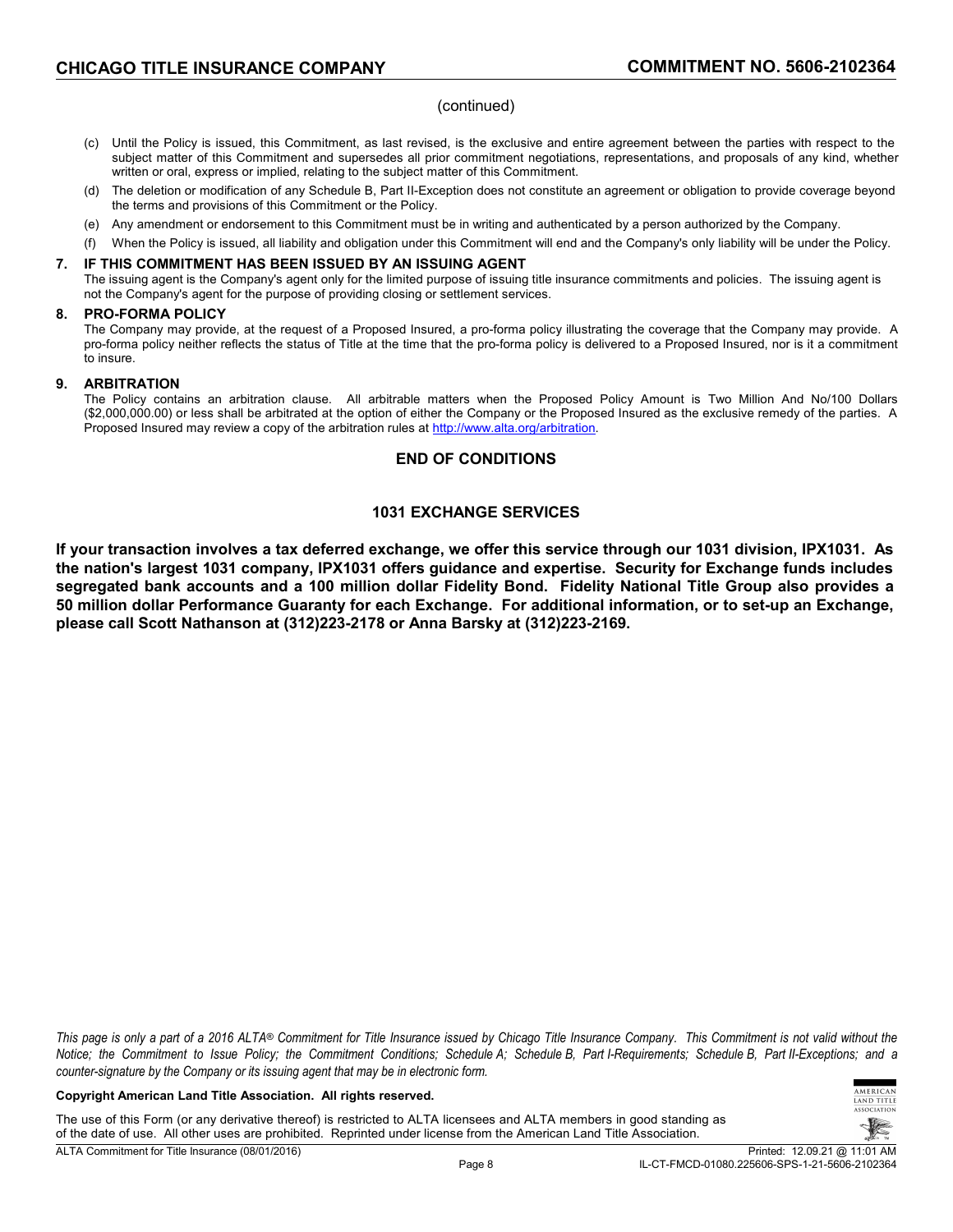

# **WIRE FRAUD ALERT**

This Notice is not intended to provide legal or professional advice. If you have any questions, please consult with a lawyer.

All parties to a real estate transaction are targets for wire fraud and many have lost hundreds of thousands of dollars because they simply relied on the wire instructions received via email, without further verification. **If funds are to be wired in conjunction with this real estate transaction, we strongly recommend verbal verification of wire instructions through a known, trusted phone number prior to sending funds.**

In addition, the following non-exclusive self-protection strategies are recommended to minimize exposure to possible wire fraud.

- **NEVER RELY** on emails purporting to change wire instructions. Parties to a transaction rarely change wire instructions in the course of a transaction.
- **ALWAYS VERIFY** wire instructions, specifically the ABA routing number and account number, by calling the party who sent the instructions to you. DO NOT use the phone number provided in the email containing the instructions, use phone numbers you have called before or can otherwise verify. **Obtain the number of relevant parties to the transaction as soon as an escrow account is opened.** DO NOT send an email to verify as the email address may be incorrect or the email may be intercepted by the fraudster.
- **USE COMPLEX EMAIL PASSWORDS** that employ a combination of mixed case, numbers, and symbols. Make your passwords greater than eight (8) characters. Also, change your password often and do NOT reuse the same password for other online accounts.
- **USE MULTI-FACTOR AUTHENTICATION** for email accounts. Your email provider or IT staff may have specific instructions on how to implement this feature.

For more information on wire-fraud scams or to report an incident, please refer to the following links:

 *Federal Bureau of Investigation: Internet Crime Complaint Center: <http://www.fbi.gov> <http://www.ic3.gov>*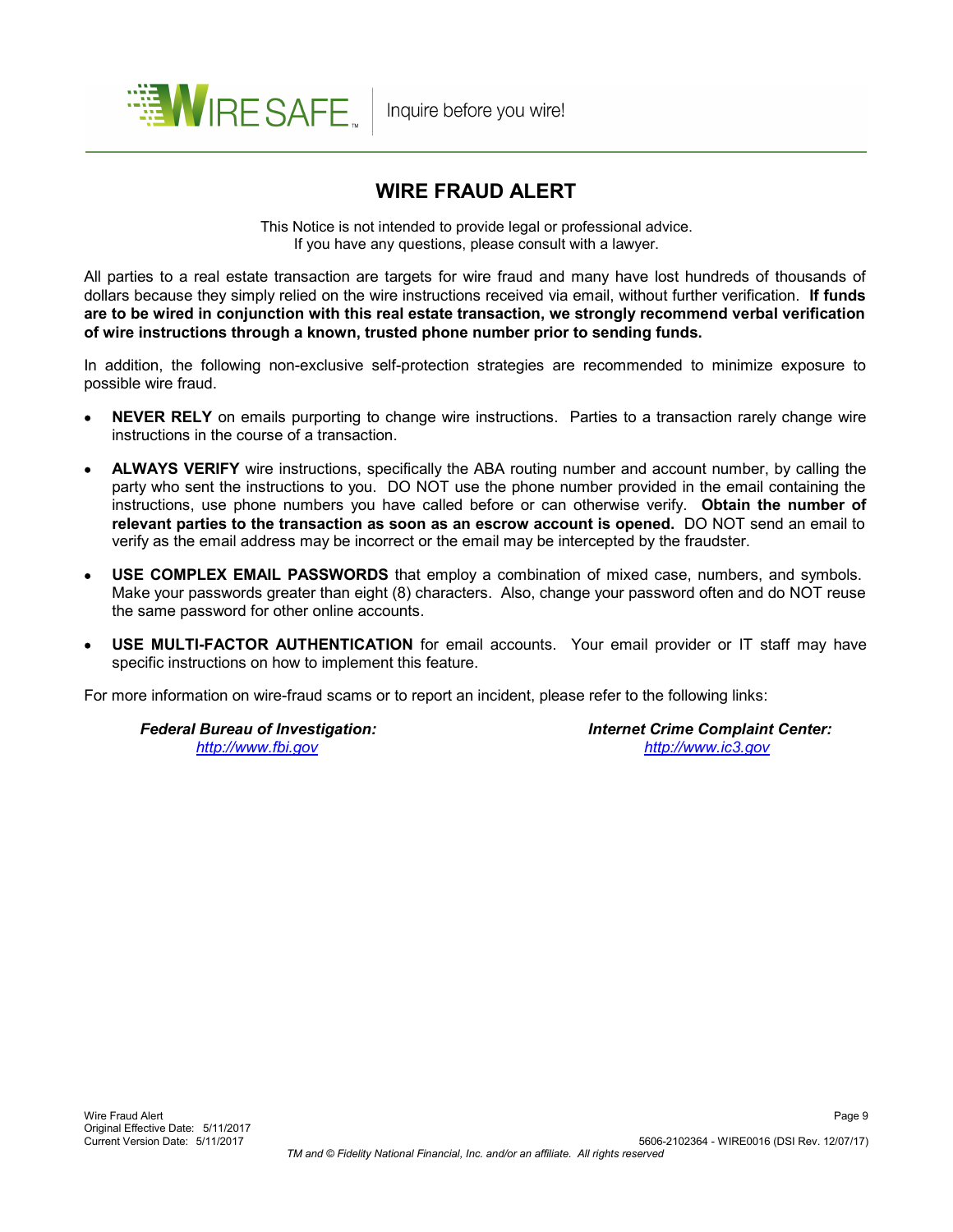### **FIDELITY NATIONAL FINANCIAL PRIVACY NOTICE**

Effective January 1, 2021

Fidelity National Financial, Inc. and its majority-owned subsidiary companies (collectively, "FNF," "our," or "we") respect and are committed to protecting your privacy. This Privacy Notice explains how we collect, use, and protect personal information, when and to whom we disclose such information, and the choices you have about the use and disclosure of that information.

A limited number of FNF subsidiaries have their own privacy notices. If a subsidiary has its own privacy notice, the privacy notice will be available on the subsidiary's website and this Privacy Notice does not apply.

# **Collection of Personal Information**

FNF may collect the following categories of Personal Information:

- contact information (*e.g.*, name, address, phone number, email address);
- demographic information (*e.g.*, date of birth, gender, marital status);
- identity information (*e.g.* Social Security Number, driver's license, passport, or other government ID number);
- financial account information (*e.g.* loan or bank account information); and
- other personal information necessary to provide products or services to you.

We may collect Personal Information about you from:

- information we receive from you or your agent;
- information about your transactions with FNF, our affiliates, or others; and
- information we receive from consumer reporting agencies and/or governmental entities, either directly from these entities or through others.

# **Collection of Browsing Information**

FNF automatically collects the following types of Browsing Information when you access an FNF website, online service, or application (each an "FNF Website") from your Internet browser, computer, and/or device:

- Internet Protocol (IP) address and operating system;
- browser version, language, and type;
- domain name system requests; and
- browsing history on the FNF Website, such as date and time of your visit to the FNF Website and visits to the pages within the FNF Website.

Like most websites, our servers automatically log each visitor to the FNF Website and may collect the Browsing Information described above. We use Browsing Information for system administration, troubleshooting, fraud investigation, and to improve our websites. Browsing Information generally does not reveal anything personal about you, though if you have created a user account for an FNF Website and are logged into that account, the FNF Website may be able to link certain browsing activity to your user account.

### **Other Online Specifics**

Cookies. When you visit an FNF Website, a "cookie" may be sent to your computer. A cookie is a small piece of data that is sent to your Internet browser from a web server and stored on your computer's hard drive. Information gathered using cookies helps us improve your user experience. For example, a cookie can help the website load properly or can customize the display page based on your browser type and user preferences. You can choose whether or not to accept cookies by changing your Internet browser settings. Be aware that doing so may impair or limit some functionality of the FNF Website.

Web Beacons. We use web beacons to determine when and how many times a page has been viewed. This information is used to improve our websites.

Do Not Track. Currently our FNF Websites do not respond to "Do Not Track" features enabled through your browser.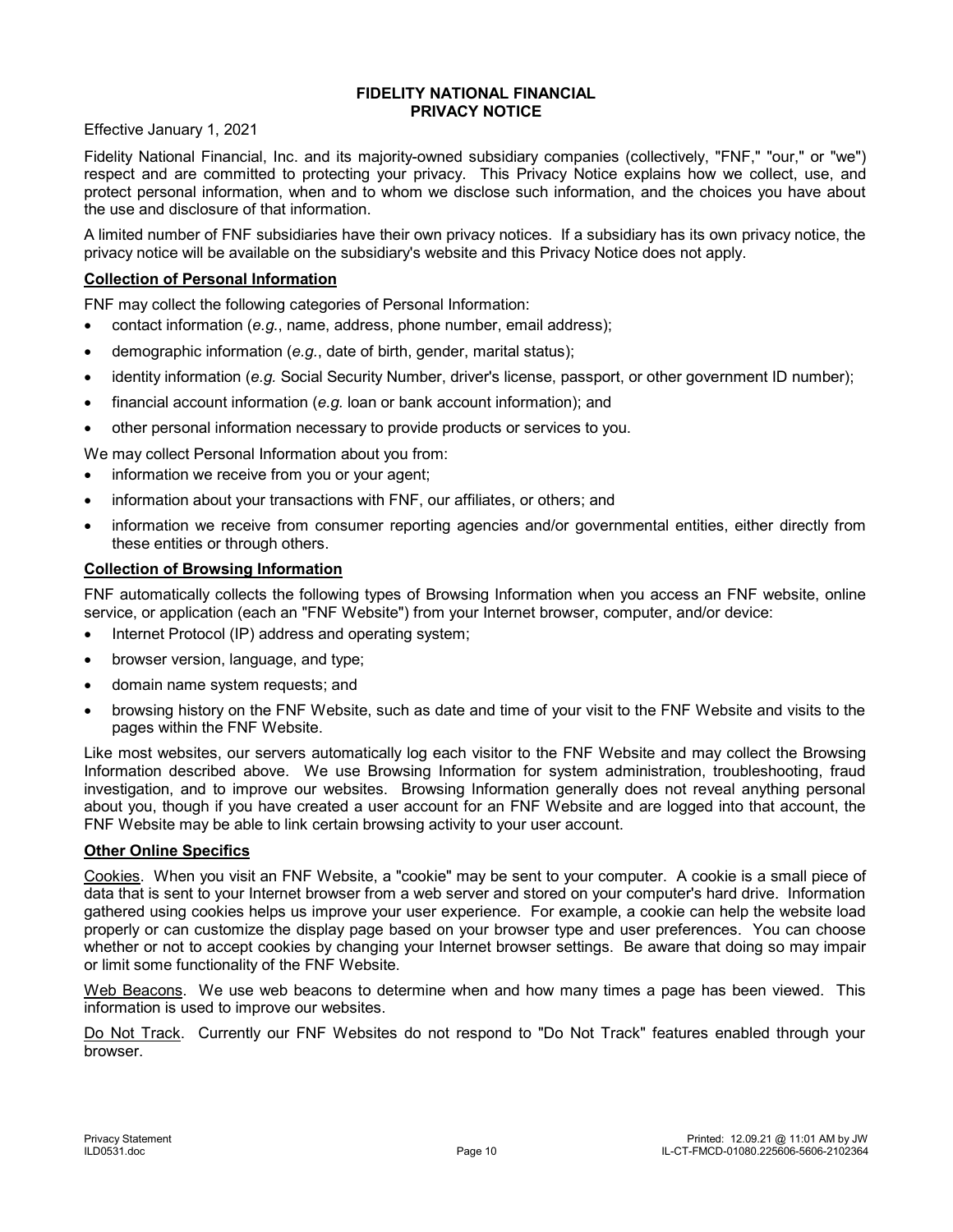Links to Other Sites. FNF Websites may contain links to unaffiliated third-party websites. FNF is not responsible for the privacy practices or content of those websites. We recommend that you read the privacy policy of every website you visit.

# **Use of Personal Information**

FNF uses Personal Information for three main purposes:

- To provide products and services to you or in connection with a transaction involving you.
- To improve our products and services.
- To communicate with you about our, our affiliates', and others' products and services, jointly or independently.

# **When Information Is Disclosed**

We may disclose your Personal Information and Browsing Information in the following circumstances:

- to enable us to detect or prevent criminal activity, fraud, material misrepresentation, or nondisclosure;
- to nonaffiliated service providers who provide or perform services or functions on our behalf and who agree to use the information only to provide such services or functions;
- to nonaffiliated third party service providers with whom we perform joint marketing, pursuant to an agreement with them to jointly market financial products or services to you;
- to law enforcement or authorities in connection with an investigation, or in response to a subpoena or court order; or
- in the good-faith belief that such disclosure is necessary to comply with legal process or applicable laws, or to protect the rights, property, or safety of FNF, its customers, or the public.

The law does not require your prior authorization and does not allow you to restrict the disclosures described above. Additionally, we may disclose your information to third parties for whom you have given us authorization or consent to make such disclosure. We do not otherwise share your Personal Information or Browsing Information with nonaffiliated third parties, except as required or permitted by law. We may share your Personal Information with affiliates (other companies owned by FNF) to directly market to you. Please see "Choices with Your Information" to learn how to restrict that sharing.

We reserve the right to transfer your Personal Information, Browsing Information, and any other information, in connection with the sale or other disposition of all or part of the FNF business and/or assets, or in the event of bankruptcy, reorganization, insolvency, receivership, or an assignment for the benefit of creditors. By submitting Personal Information and/or Browsing Information to FNF, you expressly agree and consent to the use and/or transfer of the foregoing information in connection with any of the above described proceedings.

### **Security of Your Information**

We maintain physical, electronic, and procedural safeguards to protect your Personal Information.

### **Choices With Your Information**

If you do not want FNF to share your information among our affiliates to directly market to you, you may send an "opt out" request as directed at the end of this Privacy Notice. We do not share your Personal Information with nonaffiliates for their use to direct market to you without your consent.

Whether you submit Personal Information or Browsing Information to FNF is entirely up to you. If you decide not to submit Personal Information or Browsing Information, FNF may not be able to provide certain services or products to you.

For California Residents: We will not share your Personal Information or Browsing Information with nonaffiliated third parties, except as permitted by California law. For additional information about your California privacy rights, please visit the "California Privacy" link on our website [\(https://fnf.com/pages/californiaprivacy.aspx](https://fnf.com/pages/californiaprivacy.aspx)) or call (888) 413-1748.

For Nevada Residents: You may be placed on our internal Do Not Call List by calling (888) 934-3354 or by contacting us via the information set forth at the end of this Privacy Notice. Nevada law requires that we also provide you with the following contact information: Bureau of Consumer Protection, Office of the Nevada Attorney General, 555 E. Washington St., Suite 3900, Las Vegas, NV 89101; Phone number: (702) 486-3132; email: BCPINFO@ag.state.nv.us.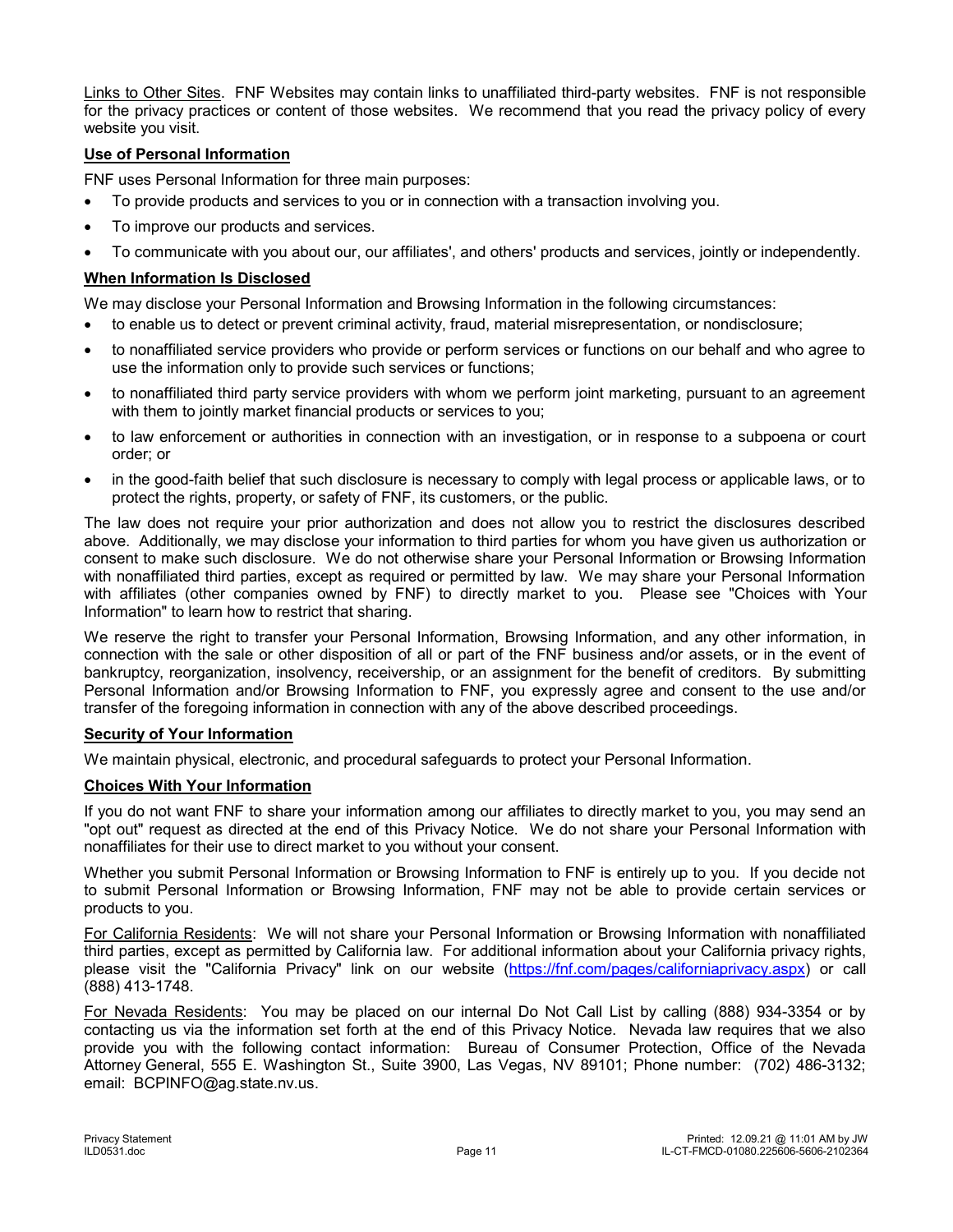For Oregon Residents: We will not share your Personal Information or Browsing Information with nonaffiliated third parties for marketing purposes, except after you have been informed by us of such sharing and had an opportunity to indicate that you do not want a disclosure made for marketing purposes.

For Vermont Residents: We will not disclose information about your creditworthiness to our affiliates and will not disclose your personal information, financial information, credit report, or health information to nonaffiliated third parties to market to you, other than as permitted by Vermont law, unless you authorize us to make those disclosures.

# **Information From Children**

The FNF Websites are not intended or designed to attract persons under the age of eighteen (18). We do not collect Personal Information from any person that we know to be under the age of thirteen (13) without permission from a parent or guardian.

# **International Users**

FNF's headquarters is located within the United States. If you reside outside the United States and choose to provide Personal Information or Browsing Information to us, please note that we may transfer that information outside of your country of residence. By providing FNF with your Personal Information and/or Browsing Information, you consent to our collection, transfer, and use of such information in accordance with this Privacy Notice.

# **FNF Website Services for Mortgage Loans**

Certain FNF companies provide services to mortgage loan servicers, including hosting websites that collect customer information on behalf of mortgage loan servicers (the "Service Websites"). The Service Websites may contain links to both this Privacy Notice and the mortgage loan servicer or lender's privacy notice. The sections of this Privacy Notice titled When Information is Disclosed, Choices with Your Information, and Accessing and Correcting Information do not apply to the Service Websites. The mortgage loan servicer or lender's privacy notice governs use, disclosure, and access to your Personal Information. FNF does not share Personal Information collected through the Service Websites, except as required or authorized by contract with the mortgage loan servicer or lender, or as required by law or in the good-faith belief that such disclosure is necessary: to comply with a legal process or applicable law, to enforce this Privacy Notice, or to protect the rights, property, or safety of FNF or the public.

# **Your Consent To This Privacy Notice; Notice Changes; Use of Comments or Feedback**

By submitting Personal Information and/or Browsing Information to FNF, you consent to the collection and use of the information in accordance with this Privacy Notice. We may change this Privacy Notice at any time. The Privacy Notice's effective date will show the last date changes were made. If you provide information to us following any change of the Privacy Notice, that signifies your assent to and acceptance of the changes to the Privacy Notice.

### **Accessing and Correcting Information; Contact Us**

If you have questions, would like to correct your Personal Information, or want to opt-out of information sharing for affiliate marketing, visit FNF's [Opt Out Page](https://privacyportal.onetrust.com/webform/aa4c6ea2-82de-4ea3-b17d-9d1616eb2a19/ec2647c9-e34e-4730-81e2-636b1fda0269) or contact us by phone at (888) 934-3354 or by mail to:

> Fidelity National Financial, Inc. 601 Riverside Avenue, Jacksonville, Florida 32204 Attn: Chief Privacy Officer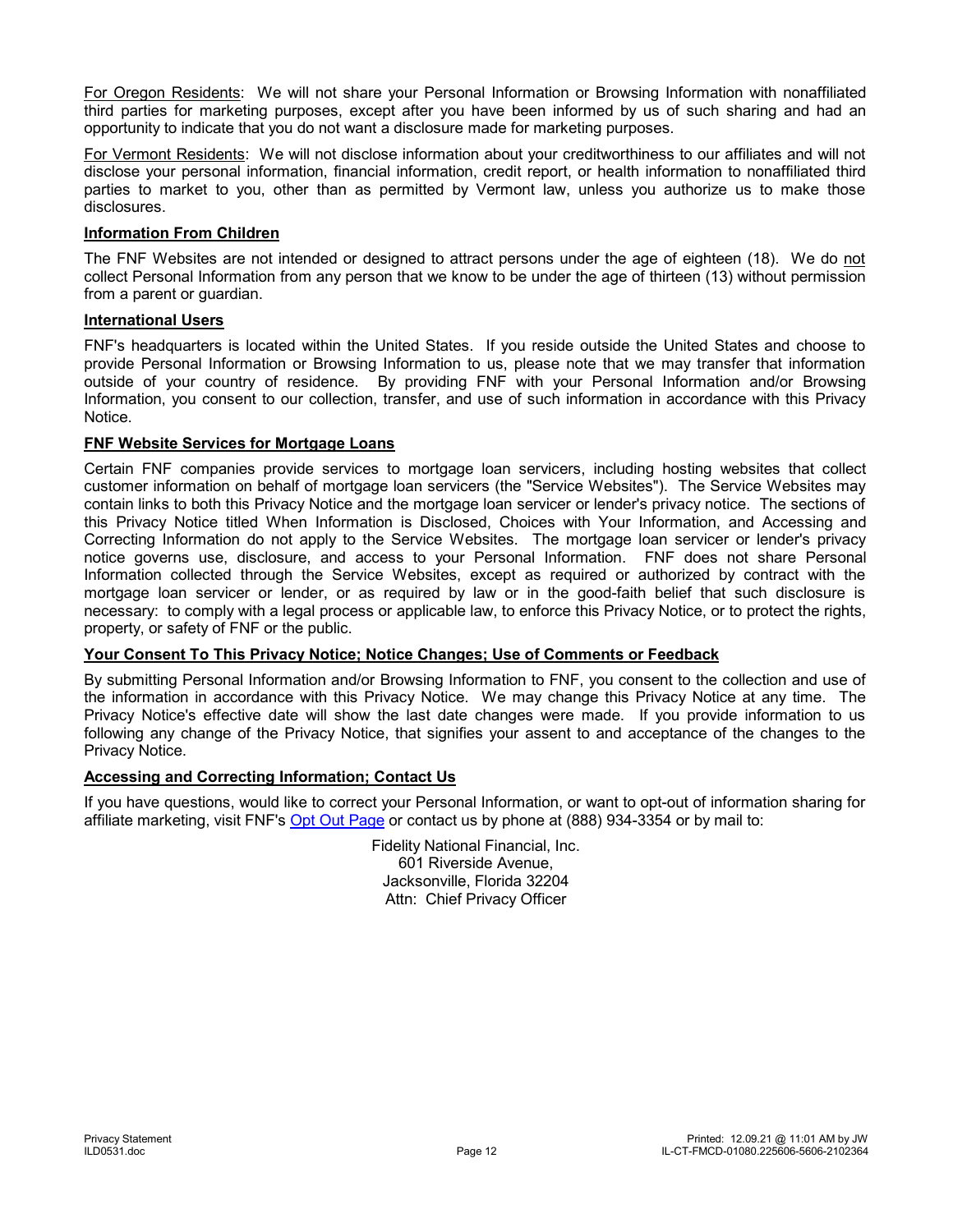Issued By:



CHICAGO TITLE INSURANCE COMPANY

Commitment Number:

**5606-2102472**

### **NOTICE**

**IMPORTANT - READ CAREFULLY:** THIS COMMITMENT IS AN OFFER TO ISSUE ONE OR MORE TITLE INSURANCE POLICIES. ALL CLAIMS OR REMEDIES SOUGHT AGAINST THE COMPANY INVOLVING THE CONTENT OF THIS COMMITMENT OR THE POLICY MUST BE BASED SOLELY IN CONTRACT.

THIS COMMITMENT IS NOT AN ABSTRACT OF TITLE, REPORT OF THE CONDITION OF TITLE, LEGAL OPINION, OPINION OF TITLE, OR OTHER REPRESENTATION OF THE STATUS OF TITLE. THE PROCEDURES USED BY THE COMPANY TO DETERMINE INSURABILITY OF THE TITLE, INCLUDING ANY SEARCH AND EXAMINATION, ARE PROPRIETARY TO THE COMPANY, WERE PERFORMED SOLELY FOR THE BENEFIT OF THE COMPANY, AND CREATE NO EXTRACONTRACTUAL LIABILITY TO ANY PERSON, INCLUDING A PROPOSED INSURED.

THE COMPANY'S OBLIGATION UNDER THIS COMMITMENT IS TO ISSUE A POLICY TO A PROPOSED INSURED IDENTIFIED IN SCHEDULE A IN ACCORDANCE WITH THE TERMS AND PROVISIONS OF THIS COMMITMENT. THE COMPANY HAS NO LIABILITY OR OBLIGATION INVOLVING THE CONTENT OF THIS COMMITMENT TO ANY OTHER PERSON.

### **COMMITMENT TO ISSUE POLICY**

Subject to the Notice; Schedule B, Part I-Requirements; Schedule B, Part II-Exceptions; and the Commitment Conditions, Chicago Title Insurance Company, a Florida corporation (the "Company"), commits to issue the Policy according to the terms and provisions of this Commitment. This Commitment is effective as of the Commitment Date shown in Schedule A for each Policy described in Schedule A, only when the Company has entered in Schedule A both the specified dollar amount as the Proposed Policy Amount and the name of the Proposed Insured.

If all of the Schedule B, Part I-Requirements have not been met within one hundred eighty (180) days after the Commitment Date, this Commitment terminates and the Company's liability and obligation end.

### **Chicago Title Insurance Company**

By:

Randy Quirk, President

Attest:

Moyoru Kemz

Marjorie Nemzura, Secretary

uhl f. fl

Countersigned By:

Authorized Officer or Agent Michael J. Nolan

*This page is only a part of a 2016 ALTA® Commitment for Title Insurance issued by Chicago Title Insurance Company. This Commitment is not valid without the Notice; the Commitment to Issue Policy; the Commitment Conditions; Schedule A; Schedule B, Part I-Requirements; Schedule B, Part II-Exceptions; and a counter-signature by the Company or its issuing agent that may be in electronic form.*

### **Copyright American Land Title Association. All rights reserved.**

The use of this Form (or any derivative thereof) is restricted to ALTA licensees and ALTA members in good standing as of the date of use. All other uses are prohibited. Reprinted under license from the American Land Title Association.

TITLE

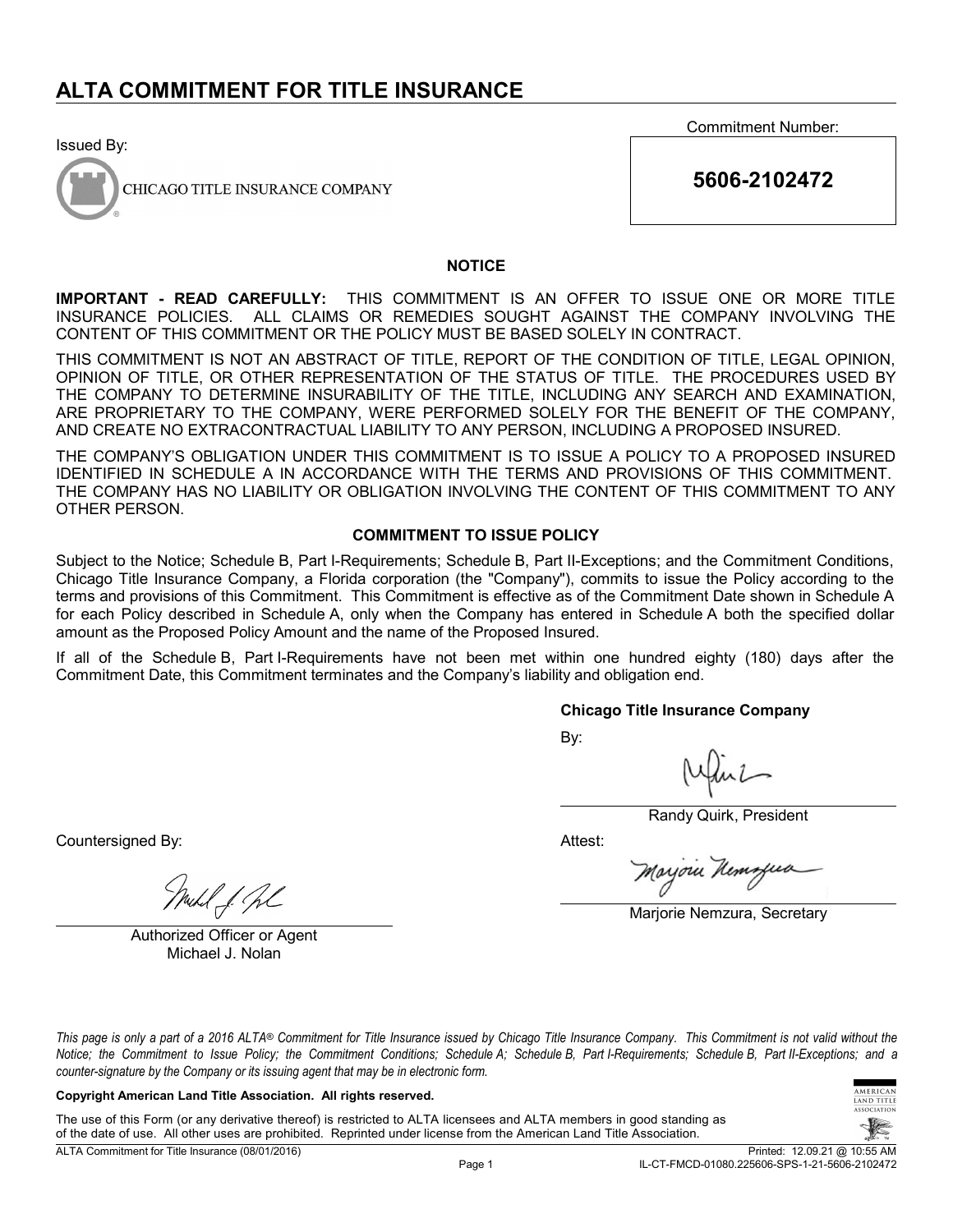# **CHICAGO TITLE INSURANCE COMPANY COMMITMENT NO. 5606-2102472**

### *Transaction Identification Data for reference only:*

| ORIGINATING OFFICE:           | FOR SETTLEMENT INQUIRIES, CONTACT:                |
|-------------------------------|---------------------------------------------------|
| Chicago Title Company         | Chicago Title and Trust Company                   |
| 201 N. Prospect Rd., Suite 1  | 201 N. Prospect Rd., Suite 1                      |
| Bloomington, IL 61704         | Bloomington, IL 61704                             |
| Main Phone: (309)828-5097     | Main Phone: (309)828-5097 Main Fax: (309)828-3249 |
| Email: bloomington.il@ctt.com |                                                   |

### **Order Number: 5606-2102472**

Property Ref.: APN/Parcel ID(s) 02-29-400-002 and 02-29-400-004

# **SCHEDULE A**

- 1. Commitment Date: December 7, 2021
- 2. Policy to be issued:
	- (a) ALTA Owner's Policy 2006 Proposed Insured: Purchaser with contractual rights under a purchase agreement with the vested owner identified at Item 4 below<br>\$10,000.00 Proposed Policy Amount:
	- (b) ALTA Loan Policy 2006 Proposed Insured: Lender with a contractual obligation under a loan agreement with the Proposed Insured for an Owner's Policy Proposed Policy Amount: \$10,000.00
- 3. The estate or interest in the Land described or referred to in this Commitment is:

Fee Simple

4. The Title is, at the Commitment Date, vested in:

Finck Family Trust

5. The Land is described as follows:

### **For APN/Parcel ID(s): 02-29-400-002 and 02-29-400-004**

THE EAST HALF OF THE SOUTHEAST QUARTER OF SECTION 29, TOWNSHIP 26 NORTH, RANGE 3 EAST OF THE THIRD PRINCIPAL MERIDIAN, IN MCLEAN COUNTY, ILLINOIS.

# **END OF SCHEDULE A**

*This page is only a part of a 2016 ALTA® Commitment for Title Insurance issued by Chicago Title Insurance Company. This Commitment is not valid without the Notice; the Commitment to Issue Policy; the Commitment Conditions; Schedule A; Schedule B, Part I-Requirements; Schedule B, Part II-Exceptions; and a counter-signature by the Company or its issuing agent that may be in electronic form.*

### **Copyright American Land Title Association. All rights reserved.**

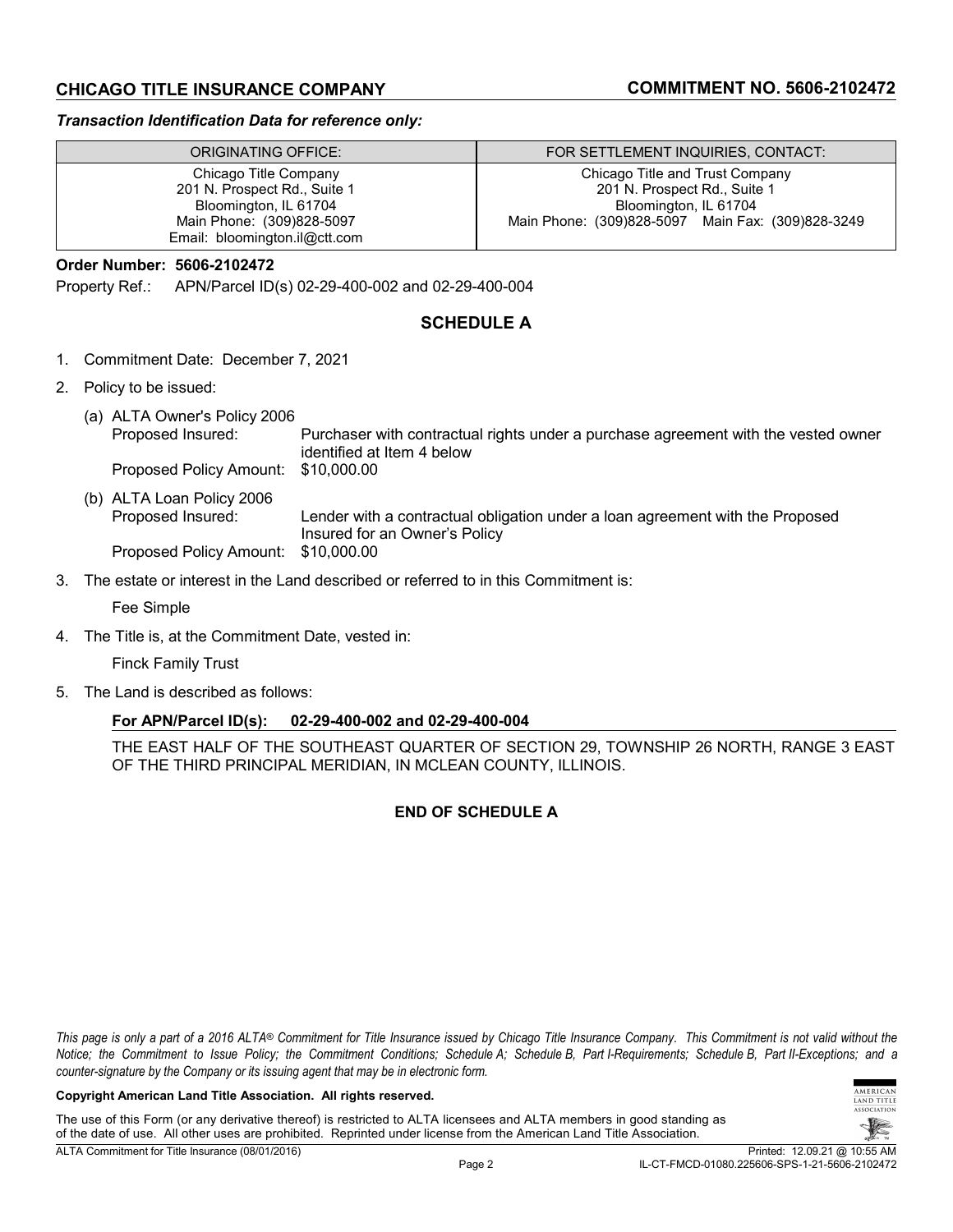Name and Address of Title Insurance Company: Chicago Title Company 201 N. Prospect Rd., Suite 1 Bloomington, IL 61704

# **SCHEDULE B, PART I REQUIREMENTS**

All of the following Requirements must be met:

- 1. The Proposed Insured must notify the Company in writing of the name of any party not referred to in this Commitment who will obtain an interest in the Land or who will make a loan on the Land. The Company may then make additional Requirements or Exceptions.
- 2. Pay the agreed amount for the estate or interest to be insured.
- 3. Pay the premiums, fees, and charges for the Policy to the Company.
- 4. Documents satisfactory to the Company that convey the Title or create the Mortgage to be insured, or both, must be properly authorized, executed, delivered, and recorded in the Public Records.
- 5. Notice: Please be aware that due to the conflict between federal and state laws concerning the cultivation, distribution, manufacture or sale of marijuana, the Company is not able to close or insure any transaction involving Land that is associated with these activities.
- 6. Be advised that the "good funds" of the title insurance act (215 ILCS 155/26) became effective 1-1-2010. This act places limitations upon the settlement agent's ability to accept certain types of deposits into escrow. Please contact your local Chicago Title office regarding the application of this new law to your transaction.
- 7. Effective June 1, 2009, pursuant to Public Act 95-988, satisfactory evidence of identification must be presented for the notarization of any and all documents notarized by an Illinois notary public. Satisfactory identification documents are documents that are valid at the time of the notarial act; are issued by a state or federal government agency; bear the photographic image of the individual's face; and bear the individual's signature.
- 8. **The Proposed Policy Amount(s) must be increased to the full value of the estate or interest being insured, and any additional premium must be paid at that time. An Owner's Policy should reflect the purchase price or full value of the Land. A Loan Policy should reflect the loan amount or value of the property as collateral. Proposed Policy Amount(s) will be revised and premiums charged consistent therewith when the final amounts are approved.**

**END OF SCHEDULE B, PART I**

*This page is only a part of a 2016 ALTA® Commitment for Title Insurance issued by Chicago Title Insurance Company. This Commitment is not valid without the Notice; the Commitment to Issue Policy; the Commitment Conditions; Schedule A; Schedule B, Part I-Requirements; Schedule B, Part II-Exceptions; and a counter-signature by the Company or its issuing agent that may be in electronic form.*

### **Copyright American Land Title Association. All rights reserved.**

The use of this Form (or any derivative thereof) is restricted to ALTA licensees and ALTA members in good standing as of the date of use. All other uses are prohibited. Reprinted under license from the American Land Title Association.

TITLE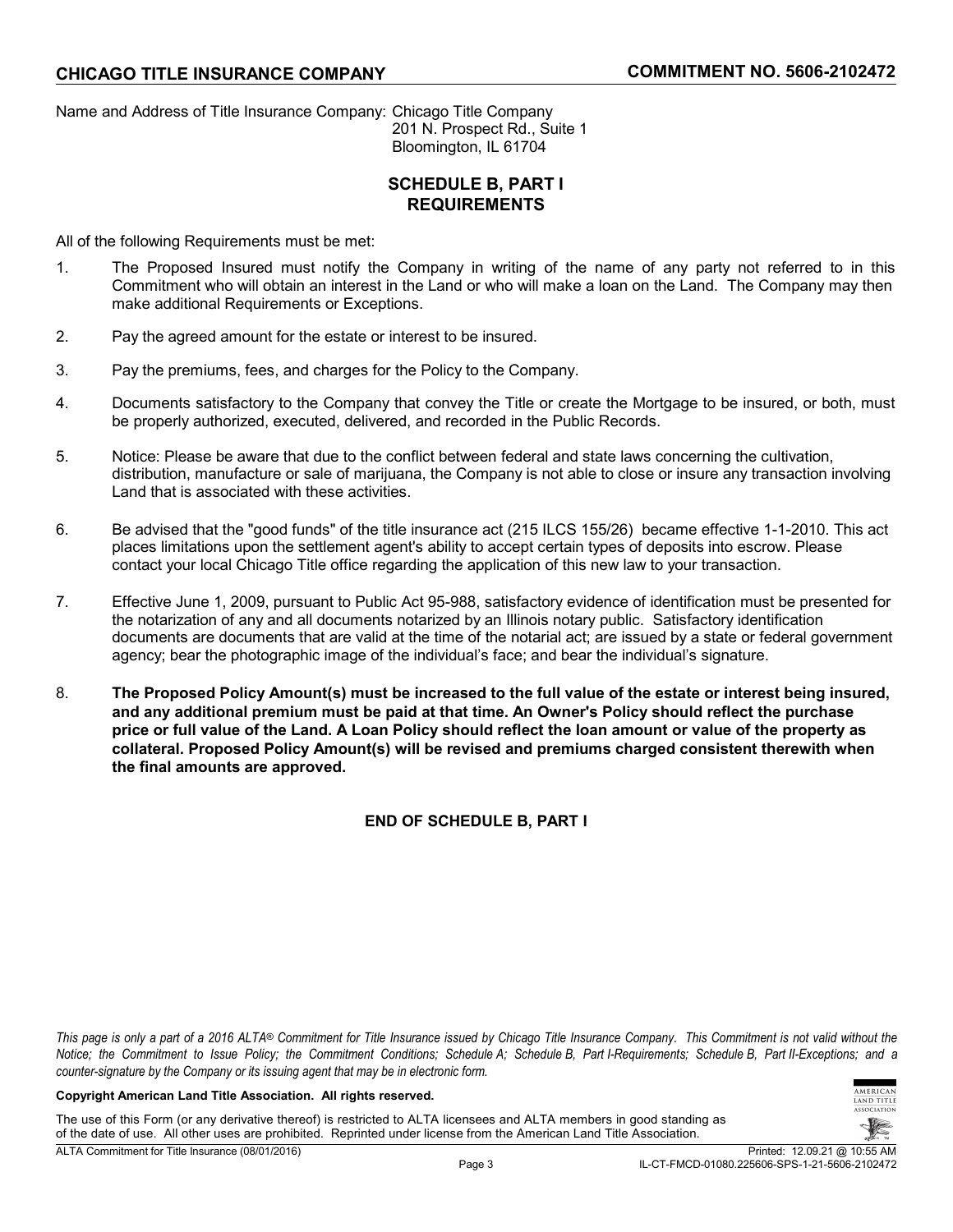Name and Address of Title Insurance Company: Chicago Title Company 201 N. Prospect Rd., Suite 1 Bloomington, IL 61704

# **SCHEDULE B, PART II EXCEPTIONS**

THIS COMMITMENT DOES NOT REPUBLISH ANY COVENANT, CONDITION, RESTRICTION, OR LIMITATION CONTAINED IN ANY DOCUMENT REFERRED TO IN THIS COMMITMENT TO THE EXTENT THAT THE SPECIFIC COVENANT, CONDITION, RESTRICTION, OR LIMITATION VIOLATES STATE OR FEDERAL LAW BASED ON RACE, COLOR, RELIGION, SEX, SEXUAL ORIENTATION, GENDER IDENTITY, HANDICAP, FAMILIAL STATUS, OR NATIONAL ORIGIN.

The Policy will not insure against loss or damage resulting from the terms and provisions of any lease or easement identified in Schedule A, and will include the following Exceptions unless cleared to the satisfaction of the Company:

# **General Exceptions**

- **1. Rights or claims of parties in possession not shown by Public Records.**
- **2. Any encroachment, encumbrance, violation, variation, or adverse circumstance affecting the title that would be disclosed by an accurate and complete land survey of the Land.**
- **3. Easements, or claims of easements, not shown by the Public Records.**
- **4. Any lien, or right to a lien, for services, labor or material heretofore or hereafter furnished, imposed by law and not shown by the Public Records.**
- **5. Taxes or special assessments which are not shown as existing liens by the Public Records.**
- **6. We should be furnished a properly executed ALTA statement and, unless the land insured is a condominium unit, a survey if available. Matters disclosed by the above documentation will be shown specifically.**
- 7. Any defect, lien, encumbrance, adverse claim, or other matter that appears for the first time in the Public Records or is created, attaches, or is disclosed between the Commitment Date and the date on which all of the Schedule B, Part I—Requirements are met.
- 8. Taxes for the year 2021.

Taxes for the year 2021 are not yet due or payable.

Permanent Tax No.: 02-29-400-002

Note: Taxes for the year 2020 amounting to \$3,364.04 are paid of record.

Assessed Value \$40,727.

### and against

*This page is only a part of a 2016 ALTA® Commitment for Title Insurance issued by Chicago Title Insurance Company. This Commitment is not valid without the Notice; the Commitment to Issue Policy; the Commitment Conditions; Schedule A; Schedule B, Part I-Requirements; Schedule B, Part II-Exceptions; and a counter-signature by the Company or its issuing agent that may be in electronic form.*

### **Copyright American Land Title Association. All rights reserved.**

The use of this Form (or any derivative thereof) is restricted to ALTA licensees and ALTA members in good standing as of the date of use. All other uses are prohibited. Reprinted under license from the American Land Title Association.



**MERICAN** AND TITLE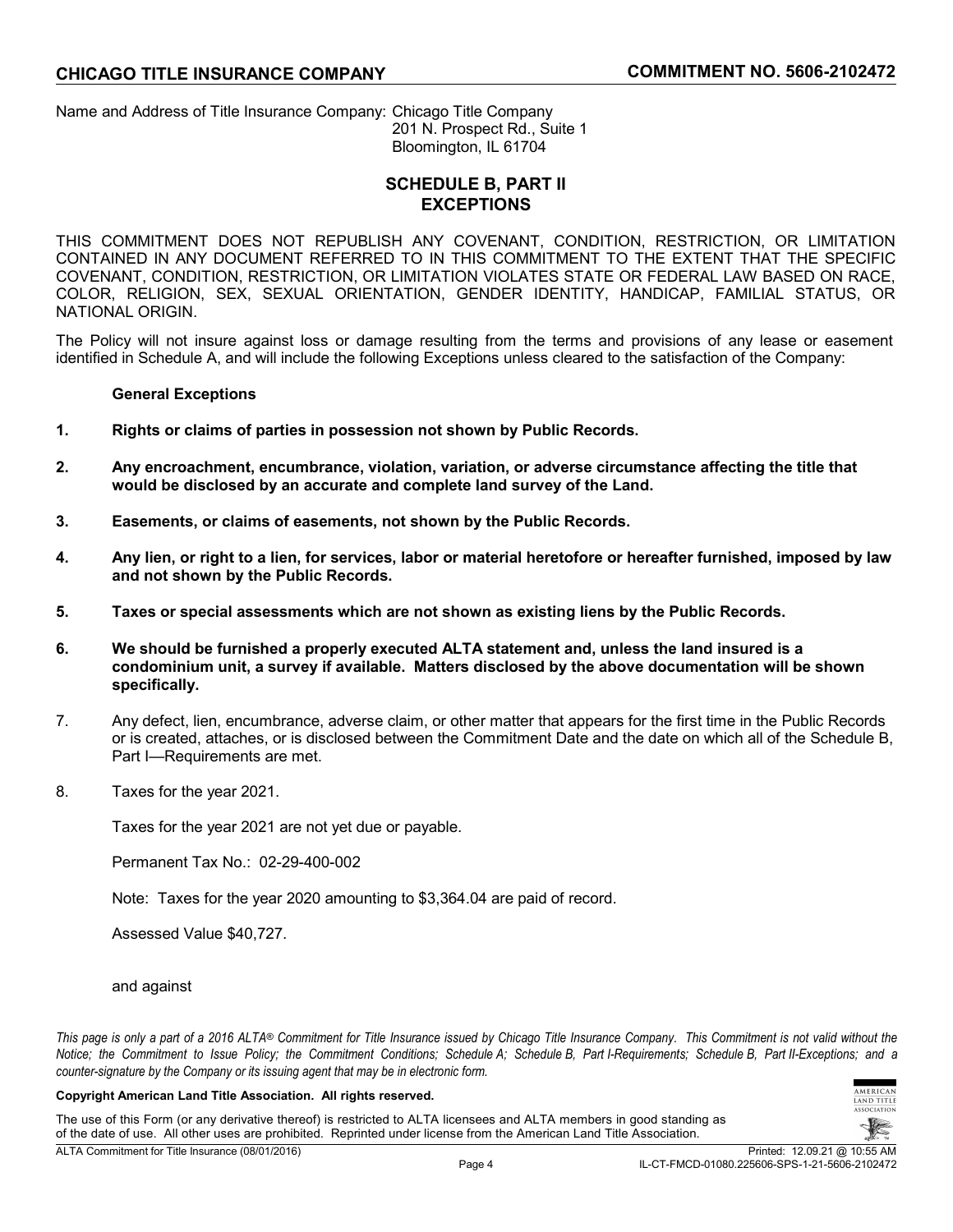# **SCHEDULE B, PART II EXCEPTIONS** (continued)

Permanent Tax No.: 02-29-400-004

Note: Taxes for the year 2020 amounting to \$3,455.38 are paid of record.

Assessed Value \$41,833.

- 9. Please be advised that our search did not disclose any open mortgages of record. If you should have knowledge of any outstanding obligation, please contact the Title Department immediately for further review prior to closing.
- 10. Roads and highways.
- 11. Rights of way for drainage tiles, ditches, feeders, laterals and underground pipes, if any.
- 12. Terms and provisions of a Gas Storage Agreement in favor of Northern Illinois Gas Company recorded 12/14/67 as Document No. 67-8876. All rights thereunder and all terms thereof. amended by document recorded 02/16/70 as Document No. 70-807 and Extended in perpetuity by letter recorded 11/07/77 as Document No. 77-17288.
- 13. Dedication of right of way for public road purposes in favor of McLean County, Illinois recorded 08/30/74 as Document No. 74-8540. All rights thereunder and all terms thereof.
- 14. Gas Storage Agreement in favor of Northern Illinois Gas Company recorded 11/08/67 as Document No. 67-419. All rights thereunder and all terms thereof. Extended by letter recorded 11/07/77 as Document No. 77-17289.
- 15. Dedication of right of way for public road purposes in favor of McLean County, Illinois recorded 08/30/74 as Document No. 74-8538. All rights thereunder and all terms thereof.
- 16. Terms, powers, provisions, and limitations of the Trust under which title to the Land is held.

### **END OF SCHEDULE B, PART II**

*This page is only a part of a 2016 ALTA® Commitment for Title Insurance issued by Chicago Title Insurance Company. This Commitment is not valid without the Notice; the Commitment to Issue Policy; the Commitment Conditions; Schedule A; Schedule B, Part I-Requirements; Schedule B, Part II-Exceptions; and a counter-signature by the Company or its issuing agent that may be in electronic form.*

### **Copyright American Land Title Association. All rights reserved.**

The use of this Form (or any derivative thereof) is restricted to ALTA licensees and ALTA members in good standing as of the date of use. All other uses are prohibited. Reprinted under license from the American Land Title Association.

TITLE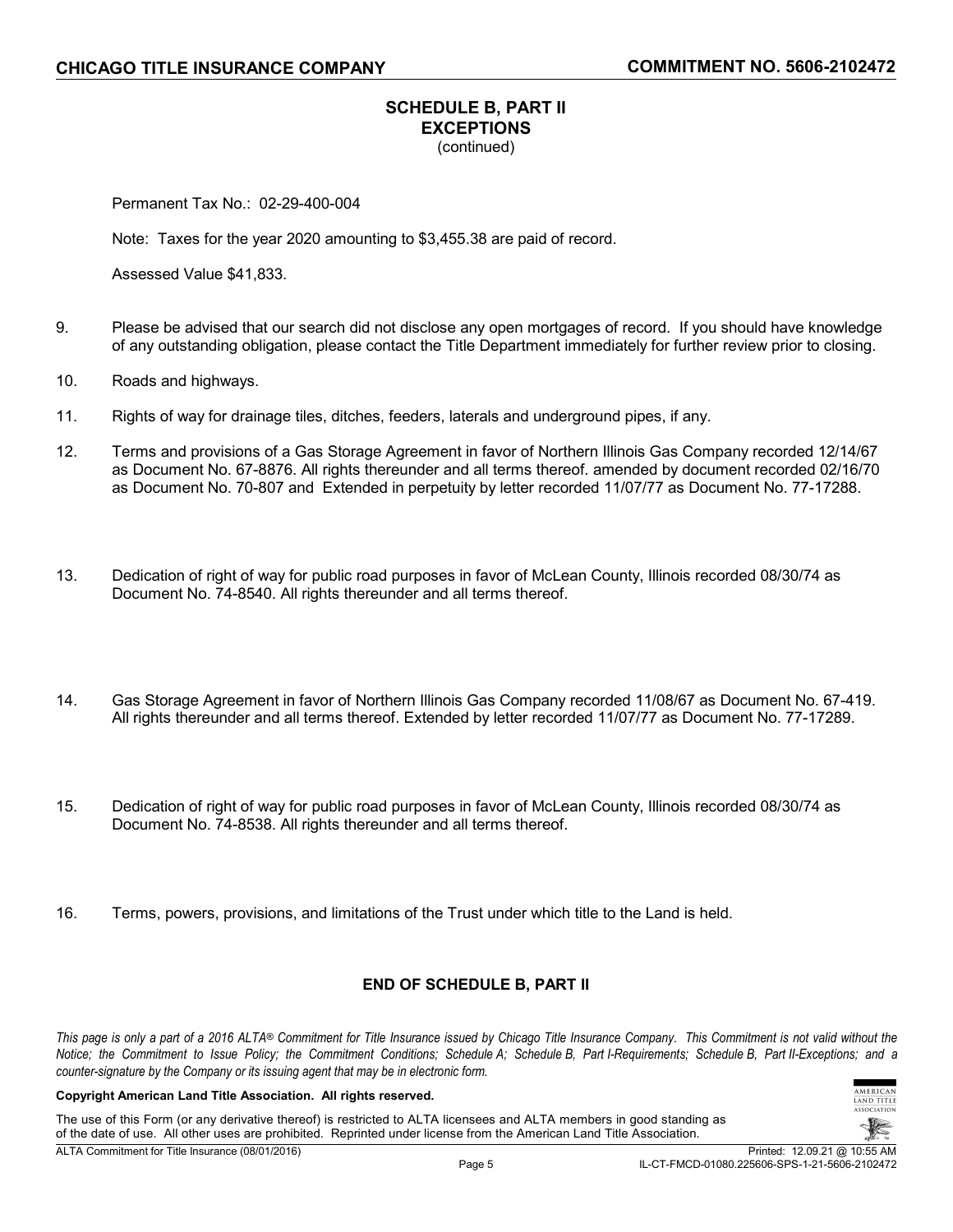# **COMMITMENT CONDITIONS**

### **1. DEFINITIONS**

- (a) "Knowledge" or "Known": Actual or imputed knowledge, but not constructive notice imparted by the Public Records.
- (b) "Land": The land described in Schedule A and affixed improvements that by law constitute real property. The term "Land" does not include any property beyond the lines of the area described in Schedule A, nor any right, title, interest, estate, or easement in abutting streets, roads, avenues, alleys, lanes, ways, or waterways, but this does not modify or limit the extent that a right of access to and from the Land is to be insured by the Policy.
- (c) "Mortgage": A mortgage, deed of trust, or other security instrument, including one evidenced by electronic means authorized by law.
- (d) "Policy": Each contract of title insurance, in a form adopted by the American Land Title Association, issued or to be issued by the Company pursuant to this Commitment.
- (e) "Proposed Insured": Each person identified in Schedule A as the Proposed Insured of each Policy to be issued pursuant to this Commitment.
- (f) "Proposed Policy Amount": Each dollar amount specified in Schedule A as the Proposed Policy Amount of each Policy to be issued pursuant to this Commitment.
- (g) "Public Records": Records established under state statutes at the Commitment Date for the purpose of imparting constructive notice of matters relating to real property to purchasers for value and without Knowledge.
- (h) "Title": The estate or interest described in Schedule A.
- **2.** If all of the Schedule B, Part I-Requirements have not been met within the time period specified in the Commitment to Issue Policy, this Commitment terminates and the Company's liability and obligation end.
- **3.** The Company's liability and obligation is limited by and this Commitment is not valid without:
- (a) the Notice;
	- (b) the Commitment to Issue Policy;
	- (c) the Commitment Conditions;
	- (d) Schedule A;
	- (e) Schedule B, Part I-Requirements;
	- (f) Schedule B, Part II-Exceptions; and
	- (g) a counter-signature by the Company or its issuing agent that may be in electronic form.

### **4. COMPANY'S RIGHT TO AMEND**

The Company may amend this Commitment at any time. If the Company amends this Commitment to add a defect, lien, encumbrance, adverse claim, or other matter recorded in the Public Records prior to the Commitment Date, any liability of the Company is limited by Commitment Condition 5. The Company shall not be liable for any other amendment to this Commitment.

### **5. LIMITATIONS OF LIABILITY**

- (a) The Company's liability under Commitment Condition 4 is limited to the Proposed Insured's actual expense incurred in the interval between the Company's delivery to the Proposed Insured of the Commitment and the delivery of the amended Commitment, resulting from the Proposed Insured's good faith reliance to:
	- (i) comply with the Schedule B, Part I-Requirements;
	- (ii) eliminate, with the Company's written consent, any Schedule B, Part II-Exceptions; or
	- (iii) acquire the Title or create the Mortgage covered by this Commitment.
- (b) The Company shall not be liable under Commitment Condition 5(a) if the Proposed Insured requested the amendment or had Knowledge of the matter and did not notify the Company about it in writing.
- (c) The Company will only have liability under Commitment Condition 4 if the Proposed Insured would not have incurred the expense had the Commitment included the added matter when the Commitment was first delivered to the Proposed Insured.
- (d) The Company's liability shall not exceed the lesser of the Proposed Insured's actual expense incurred in good faith and described in Commitment Conditions 5(a)(i) through 5(a)(iii) or the Proposed Policy Amount.
- (e) The Company shall not be liable for the content of the Transaction Identification Data, if any.
- (f) In no event shall the Company be obligated to issue the Policy referred to in this Commitment unless all of the Schedule B, Part I-Requirements have been met to the satisfaction of the Company.
- (g) In any event, the Company's liability is limited by the terms and provisions of the Policy.

### **6. LIABILITY OF THE COMPANY MUST BE BASED ON THIS COMMITMENT**

- (a) Only a Proposed Insured identified in Schedule A, and no other person, may make a claim under this Commitment.
- (b) Any claim must be based in contract and must be restricted solely to the terms and provisions of this Commitment.

*This page is only a part of a 2016 ALTA® Commitment for Title Insurance issued by Chicago Title Insurance Company. This Commitment is not valid without the Notice; the Commitment to Issue Policy; the Commitment Conditions; Schedule A; Schedule B, Part I-Requirements; Schedule B, Part II-Exceptions; and a counter-signature by the Company or its issuing agent that may be in electronic form.*

#### **Copyright American Land Title Association. All rights reserved.**

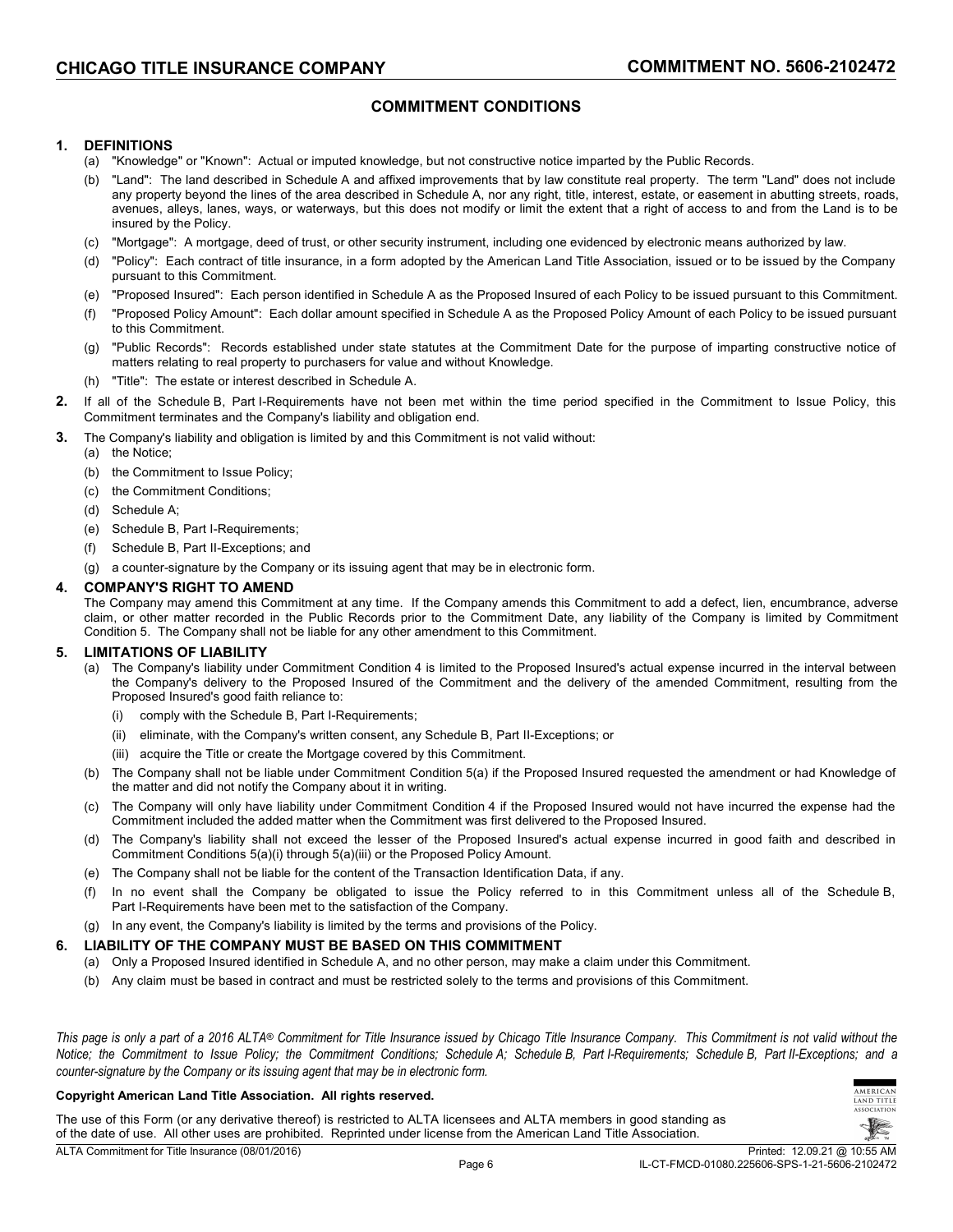### (continued)

- (c) Until the Policy is issued, this Commitment, as last revised, is the exclusive and entire agreement between the parties with respect to the subject matter of this Commitment and supersedes all prior commitment negotiations, representations, and proposals of any kind, whether written or oral, express or implied, relating to the subject matter of this Commitment.
- (d) The deletion or modification of any Schedule B, Part II-Exception does not constitute an agreement or obligation to provide coverage beyond the terms and provisions of this Commitment or the Policy.
- (e) Any amendment or endorsement to this Commitment must be in writing and authenticated by a person authorized by the Company.
- (f) When the Policy is issued, all liability and obligation under this Commitment will end and the Company's only liability will be under the Policy.

### **7. IF THIS COMMITMENT HAS BEEN ISSUED BY AN ISSUING AGENT**

The issuing agent is the Company's agent only for the limited purpose of issuing title insurance commitments and policies. The issuing agent is not the Company's agent for the purpose of providing closing or settlement services.

### **8. PRO-FORMA POLICY**

The Company may provide, at the request of a Proposed Insured, a pro-forma policy illustrating the coverage that the Company may provide. A pro-forma policy neither reflects the status of Title at the time that the pro-forma policy is delivered to a Proposed Insured, nor is it a commitment to insure.

### **9. ARBITRATION**

The Policy contains an arbitration clause. All arbitrable matters when the Proposed Policy Amount is Two Million And No/100 Dollars (\$2,000,000.00) or less shall be arbitrated at the option of either the Company or the Proposed Insured as the exclusive remedy of the parties. A Proposed Insured may review a copy of the arbitration rules at [http://www.alta.org/arbitration.](http://www.alta.org/arbitration)

### **END OF CONDITIONS**

# **1031 EXCHANGE SERVICES**

**If your transaction involves a tax deferred exchange, we offer this service through our 1031 division, IPX1031. As the nation's largest 1031 company, IPX1031 offers guidance and expertise. Security for Exchange funds includes segregated bank accounts and a 100 million dollar Fidelity Bond. Fidelity National Title Group also provides a 50 million dollar Performance Guaranty for each Exchange. For additional information, or to set-up an Exchange, please call Scott Nathanson at (312)223-2178 or Anna Barsky at (312)223-2169.**

*This page is only a part of a 2016 ALTA® Commitment for Title Insurance issued by Chicago Title Insurance Company. This Commitment is not valid without the Notice; the Commitment to Issue Policy; the Commitment Conditions; Schedule A; Schedule B, Part I-Requirements; Schedule B, Part II-Exceptions; and a counter-signature by the Company or its issuing agent that may be in electronic form.*

#### **Copyright American Land Title Association. All rights reserved.**

The use of this Form (or any derivative thereof) is restricted to ALTA licensees and ALTA members in good standing as of the date of use. All other uses are prohibited. Reprinted under license from the American Land Title Association.

 $MFDICA$ TITLE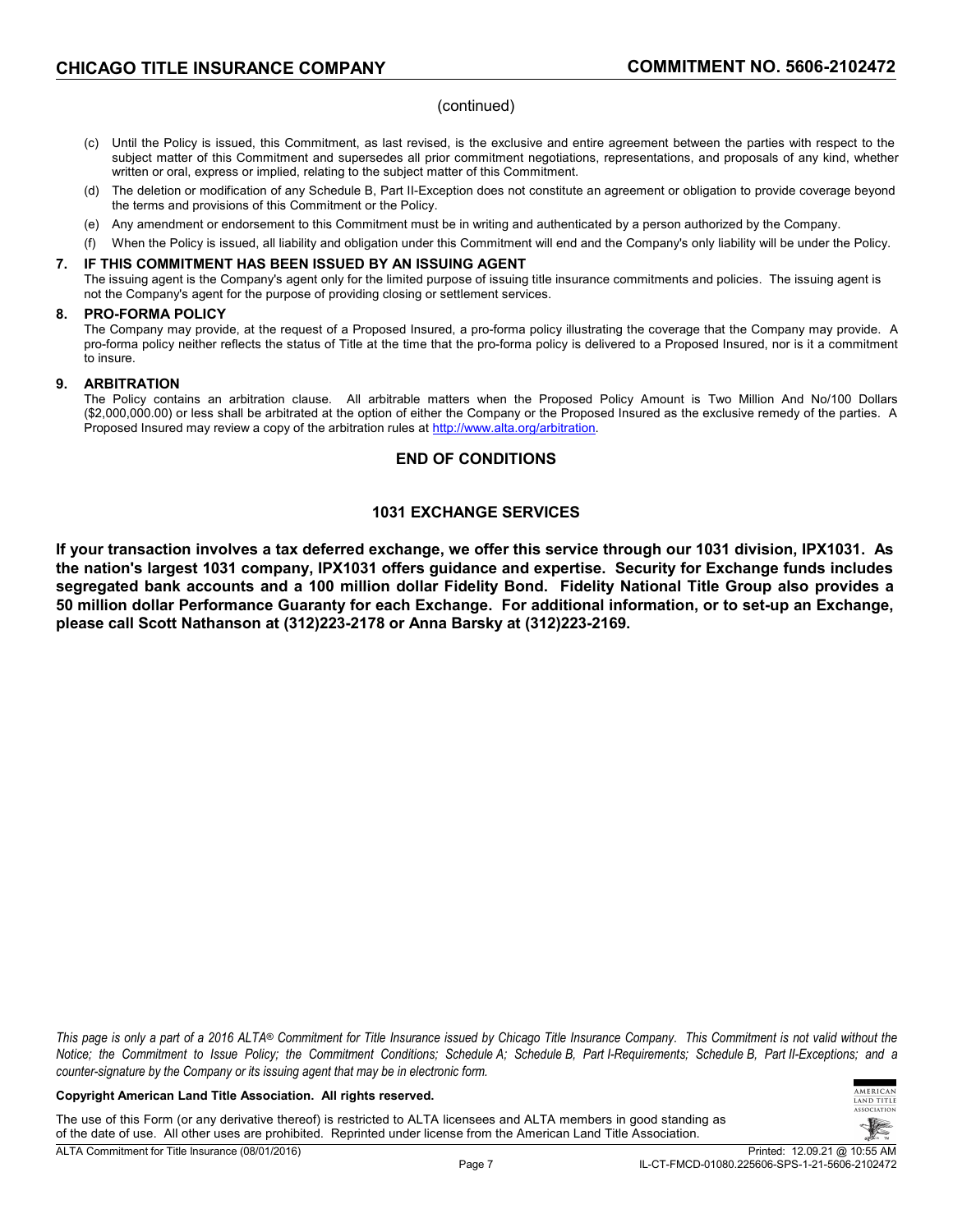

# **WIRE FRAUD ALERT**

This Notice is not intended to provide legal or professional advice. If you have any questions, please consult with a lawyer.

All parties to a real estate transaction are targets for wire fraud and many have lost hundreds of thousands of dollars because they simply relied on the wire instructions received via email, without further verification. **If funds are to be wired in conjunction with this real estate transaction, we strongly recommend verbal verification of wire instructions through a known, trusted phone number prior to sending funds.**

In addition, the following non-exclusive self-protection strategies are recommended to minimize exposure to possible wire fraud.

- **NEVER RELY** on emails purporting to change wire instructions. Parties to a transaction rarely change wire instructions in the course of a transaction.
- **ALWAYS VERIFY** wire instructions, specifically the ABA routing number and account number, by calling the party who sent the instructions to you. DO NOT use the phone number provided in the email containing the instructions, use phone numbers you have called before or can otherwise verify. **Obtain the number of relevant parties to the transaction as soon as an escrow account is opened.** DO NOT send an email to verify as the email address may be incorrect or the email may be intercepted by the fraudster.
- **USE COMPLEX EMAIL PASSWORDS** that employ a combination of mixed case, numbers, and symbols. Make your passwords greater than eight (8) characters. Also, change your password often and do NOT reuse the same password for other online accounts.
- **USE MULTI-FACTOR AUTHENTICATION** for email accounts. Your email provider or IT staff may have specific instructions on how to implement this feature.

For more information on wire-fraud scams or to report an incident, please refer to the following links:

 *Federal Bureau of Investigation: Internet Crime Complaint Center: <http://www.fbi.gov> <http://www.ic3.gov>*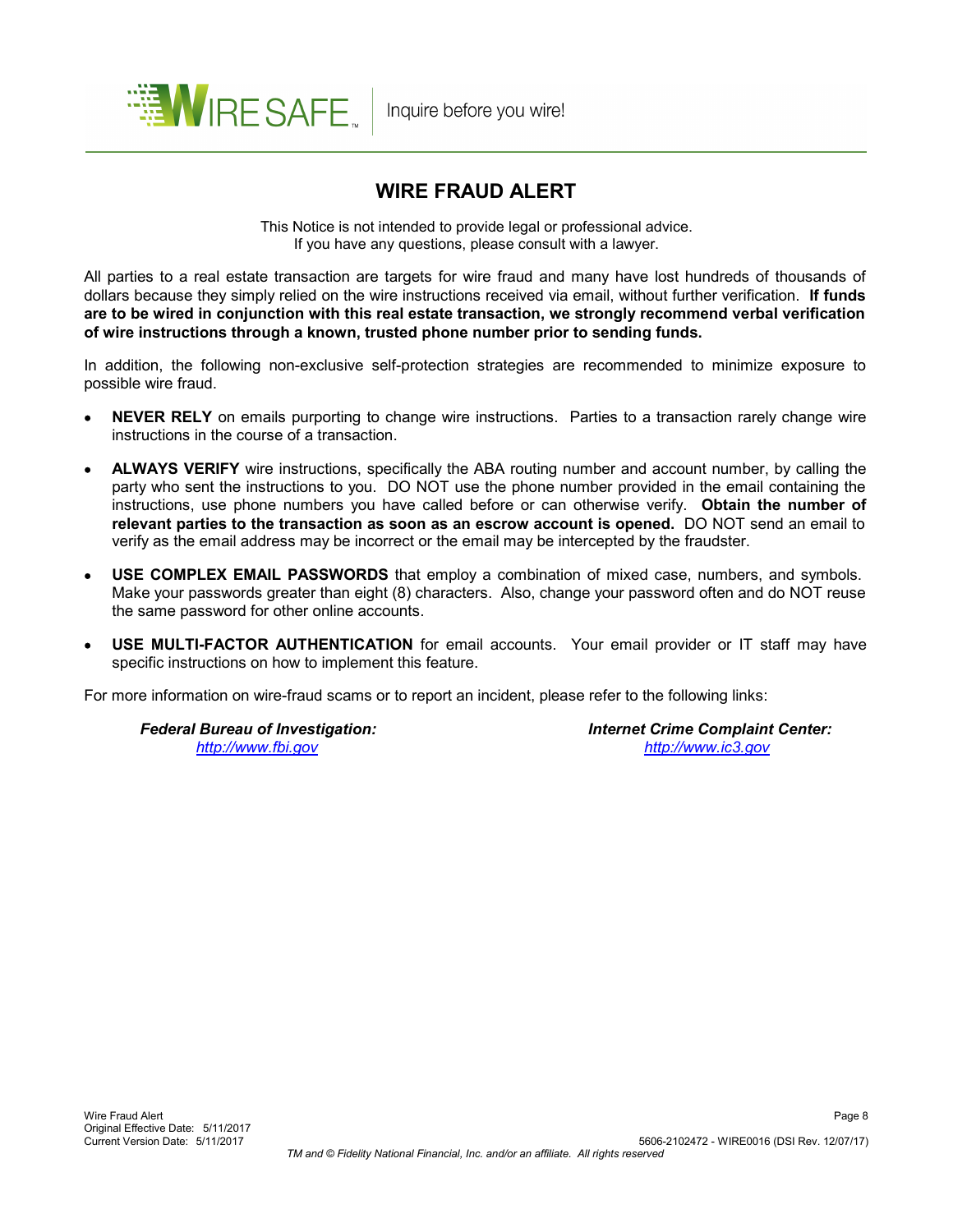### **FIDELITY NATIONAL FINANCIAL PRIVACY NOTICE**

Effective January 1, 2021

Fidelity National Financial, Inc. and its majority-owned subsidiary companies (collectively, "FNF," "our," or "we") respect and are committed to protecting your privacy. This Privacy Notice explains how we collect, use, and protect personal information, when and to whom we disclose such information, and the choices you have about the use and disclosure of that information.

A limited number of FNF subsidiaries have their own privacy notices. If a subsidiary has its own privacy notice, the privacy notice will be available on the subsidiary's website and this Privacy Notice does not apply.

# **Collection of Personal Information**

FNF may collect the following categories of Personal Information:

- contact information (*e.g.*, name, address, phone number, email address);
- demographic information (*e.g.*, date of birth, gender, marital status);
- identity information (*e.g.* Social Security Number, driver's license, passport, or other government ID number);
- financial account information (*e.g.* loan or bank account information); and
- other personal information necessary to provide products or services to you.

We may collect Personal Information about you from:

- information we receive from you or your agent;
- information about your transactions with FNF, our affiliates, or others; and
- information we receive from consumer reporting agencies and/or governmental entities, either directly from these entities or through others.

# **Collection of Browsing Information**

FNF automatically collects the following types of Browsing Information when you access an FNF website, online service, or application (each an "FNF Website") from your Internet browser, computer, and/or device:

- Internet Protocol (IP) address and operating system;
- browser version, language, and type;
- domain name system requests; and
- browsing history on the FNF Website, such as date and time of your visit to the FNF Website and visits to the pages within the FNF Website.

Like most websites, our servers automatically log each visitor to the FNF Website and may collect the Browsing Information described above. We use Browsing Information for system administration, troubleshooting, fraud investigation, and to improve our websites. Browsing Information generally does not reveal anything personal about you, though if you have created a user account for an FNF Website and are logged into that account, the FNF Website may be able to link certain browsing activity to your user account.

### **Other Online Specifics**

Cookies. When you visit an FNF Website, a "cookie" may be sent to your computer. A cookie is a small piece of data that is sent to your Internet browser from a web server and stored on your computer's hard drive. Information gathered using cookies helps us improve your user experience. For example, a cookie can help the website load properly or can customize the display page based on your browser type and user preferences. You can choose whether or not to accept cookies by changing your Internet browser settings. Be aware that doing so may impair or limit some functionality of the FNF Website.

Web Beacons. We use web beacons to determine when and how many times a page has been viewed. This information is used to improve our websites.

Do Not Track. Currently our FNF Websites do not respond to "Do Not Track" features enabled through your browser.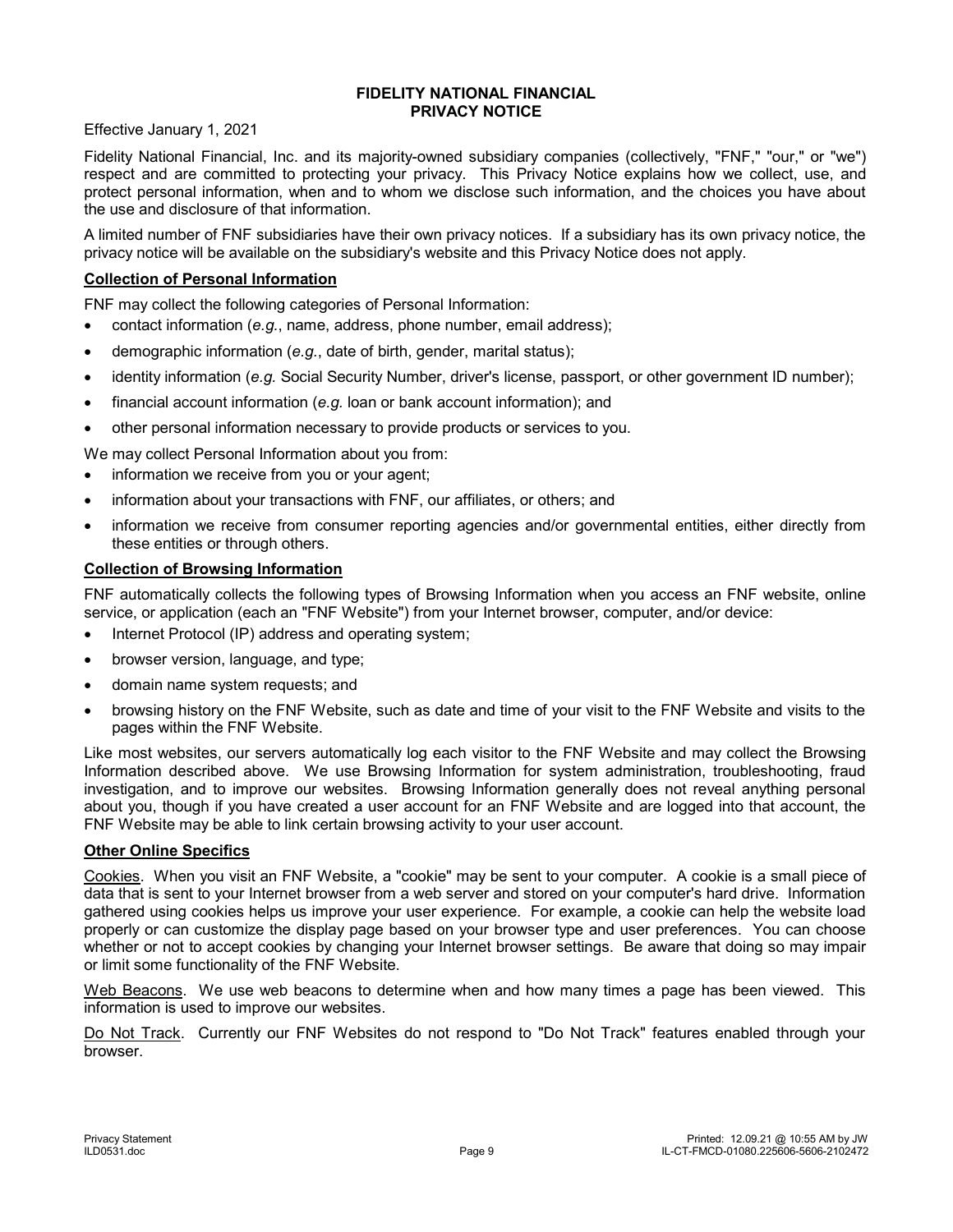Links to Other Sites. FNF Websites may contain links to unaffiliated third-party websites. FNF is not responsible for the privacy practices or content of those websites. We recommend that you read the privacy policy of every website you visit.

# **Use of Personal Information**

FNF uses Personal Information for three main purposes:

- To provide products and services to you or in connection with a transaction involving you.
- To improve our products and services.
- To communicate with you about our, our affiliates', and others' products and services, jointly or independently.

# **When Information Is Disclosed**

We may disclose your Personal Information and Browsing Information in the following circumstances:

- to enable us to detect or prevent criminal activity, fraud, material misrepresentation, or nondisclosure;
- to nonaffiliated service providers who provide or perform services or functions on our behalf and who agree to use the information only to provide such services or functions;
- to nonaffiliated third party service providers with whom we perform joint marketing, pursuant to an agreement with them to jointly market financial products or services to you;
- to law enforcement or authorities in connection with an investigation, or in response to a subpoena or court order; or
- in the good-faith belief that such disclosure is necessary to comply with legal process or applicable laws, or to protect the rights, property, or safety of FNF, its customers, or the public.

The law does not require your prior authorization and does not allow you to restrict the disclosures described above. Additionally, we may disclose your information to third parties for whom you have given us authorization or consent to make such disclosure. We do not otherwise share your Personal Information or Browsing Information with nonaffiliated third parties, except as required or permitted by law. We may share your Personal Information with affiliates (other companies owned by FNF) to directly market to you. Please see "Choices with Your Information" to learn how to restrict that sharing.

We reserve the right to transfer your Personal Information, Browsing Information, and any other information, in connection with the sale or other disposition of all or part of the FNF business and/or assets, or in the event of bankruptcy, reorganization, insolvency, receivership, or an assignment for the benefit of creditors. By submitting Personal Information and/or Browsing Information to FNF, you expressly agree and consent to the use and/or transfer of the foregoing information in connection with any of the above described proceedings.

### **Security of Your Information**

We maintain physical, electronic, and procedural safeguards to protect your Personal Information.

### **Choices With Your Information**

If you do not want FNF to share your information among our affiliates to directly market to you, you may send an "opt out" request as directed at the end of this Privacy Notice. We do not share your Personal Information with nonaffiliates for their use to direct market to you without your consent.

Whether you submit Personal Information or Browsing Information to FNF is entirely up to you. If you decide not to submit Personal Information or Browsing Information, FNF may not be able to provide certain services or products to you.

For California Residents: We will not share your Personal Information or Browsing Information with nonaffiliated third parties, except as permitted by California law. For additional information about your California privacy rights, please visit the "California Privacy" link on our website [\(https://fnf.com/pages/californiaprivacy.aspx](https://fnf.com/pages/californiaprivacy.aspx)) or call (888) 413-1748.

For Nevada Residents: You may be placed on our internal Do Not Call List by calling (888) 934-3354 or by contacting us via the information set forth at the end of this Privacy Notice. Nevada law requires that we also provide you with the following contact information: Bureau of Consumer Protection, Office of the Nevada Attorney General, 555 E. Washington St., Suite 3900, Las Vegas, NV 89101; Phone number: (702) 486-3132; email: BCPINFO@ag.state.nv.us.